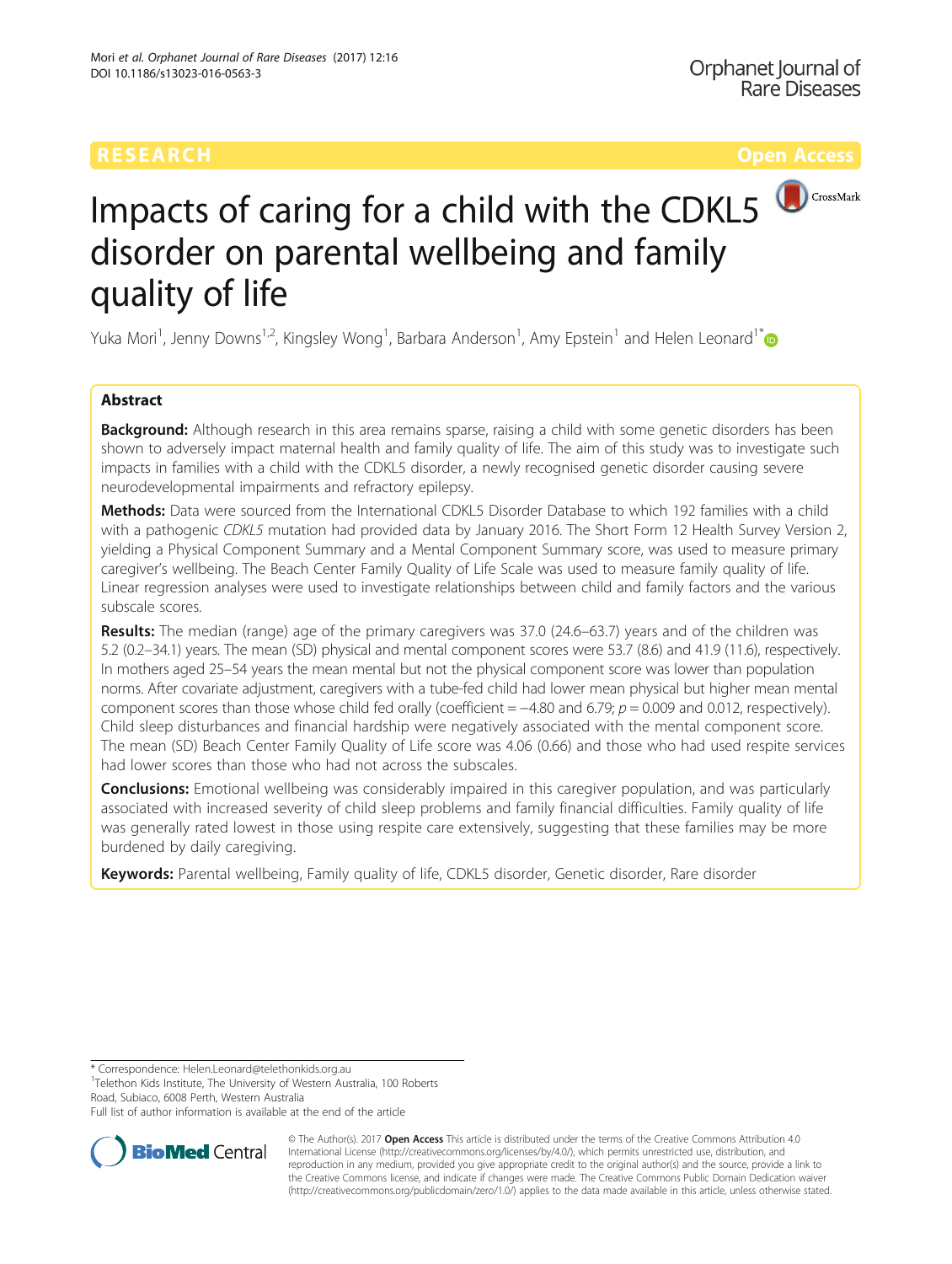# Background

The CDKL5 disorder is a recently identified genetic disorder caused by mutations in the X-linked cyclindependent kinase-like 5 (CDKL5) gene [\[1](#page-13-0)]. These mutations were originally identified in children or adults who had been clinically diagnosed with epileptic encephalopathy [\[2](#page-13-0)] or the early-onset seizure variant of Rett syndrome (RTT) [\[3](#page-13-0)]. However, there has been recent evidence demonstrating some differences in clinical features when compared with typical RTT [\[4](#page-13-0)–[6](#page-13-0)]. Epilepsy is almost universal and generally occurs in early infancy with a median age of six weeks ranging from one week to 1.5 years [[4, 7\]](#page-13-0) and thus symptoms of this disorder appear very early in life. Sleep difficulties appear to be more common in the CDKL5 disorder than in RTT [[4, 6](#page-13-0)]. Genotype-phenotype relationships have been difficult to study because of the paucity of recurrent mutations and the generally small case series. Our recent study  $(n = 127)$  which examined early development in this disorder categorised mutation types into four groups according to the effect on protein function and found that compared with those with no functional protein, those with a truncating mutation after amino acid (aa) 781 were more likely to acquire motor and communication skills [[8\]](#page-13-0).

Growing evidence suggests that raising a child with a disability greatly impacts the welfare of the primary caregiver, particularly, the mother. Although there is an increasing number of studies examining maternal health [\[9](#page-13-0), [10\]](#page-13-0), research specifically targeting families caring for a child with a genetic disorder remains relatively scarce. While impaired mental health has been reported for those with a child with Down syndrome [[11\]](#page-13-0) and RTT [\[12](#page-13-0), [13](#page-13-0)], and increased stress for those with a child with Prader-Willi syndrome [\[14](#page-13-0)], there are no data on the health of parents caring for a child with the CDKL5 disorder.

The concept of family quality of life for those with a child with a developmental disability has developed along with understanding of the crucial role that family plays in raising a child with a disability [[15\]](#page-13-0). Identifying specific challenges for the family is critical to providing an inclusive and multidisciplinary healthcare strategy [[16\]](#page-13-0). The burden of care may impact more greatly on families with a child who have more severe neurodevelopmental impairments accompanied with complex comorbidities and this is typical in many rare disorders. Often, the child's diagnosis and access to syndromespecific family support can be considerably delayed, adversely affecting parental wellbeing [[17\]](#page-13-0) and possibly also family quality of life.

The aim of this study is to examine primary caregivers' wellbeing and family quality of life among families with a child living with the CDKL5 disorder, and determine the relationships with a range of factors from child's characteristics through family circumstances to availability of public resources. This study is the first investigation into family life for those raising a child with the CDKL5 disorder.

# **Methods**

# Data collection

Prior to 2012 the international Rett syndrome database, InterRett, set up in 2002, and mainly collecting data using electronic data submission [\[4](#page-13-0), [18\]](#page-13-0), also included cases with the CDKL5 disorder. In 2012 the International CDKL5 Disorder Database (ICDD) was established by recontacting those InterRett families in whose child a CDKL5 gene mutation had been identified, and by recruiting new cases in collaboration with the International Foundation for CDKL5 Research (IFCR). Following registration on the IFCR webpage, an ICDD staff member contacts the family, explains the study and provides instructions on how they can complete the questionnaire and provide their genetic test results. The questionnaire comprises two primary components and an epilepsy diary. The first part includes sections that provide a comprehensive picture of the child's clinical condition from birth to present: perinatal details; primary concerns and diagnosis; developmental milestones; regression; current functional ability, including gross motor, communication and feeding; past and current seizure frequency and medication; sleep difficulties; emotional and social development; stereotypic hand movements; gastrointestinal symptoms; skeletal and muscular health; other comorbidities; hospitalisations; drug treatments; stage of puberty; current body measurements; equipment and intervention use; day care and educational supports; and utilisation of respite care and financial aids. Questions were also asked about the specific forms of respite care used, where formal respite included services provided by public or private organisations and informal respite referred to any service offered by other family members, friends and neighbours. The second part includes sections regarding family demographics, family wellbeing using the Beach Center Family Quality of Life (BCFQOL) Scale, and parental wellbeing using the Short Form 12 Health Survey Version 2 (SF-12v2).

For the current study, data were collected between September 2012 and January 2016. Of those with a confirmed pathogenic mutation, 192 of 209 provided questionnaire data. One hundred and fifty-eight families (82.2% of 192) were included in the parental health analysis excluding 34 of those with three or more missing items. Of those, 141 (89.2%) questionnaires were completed by the biological mother, 15 (9.5%) by the biological father, and one (0.6%) each by a foster mother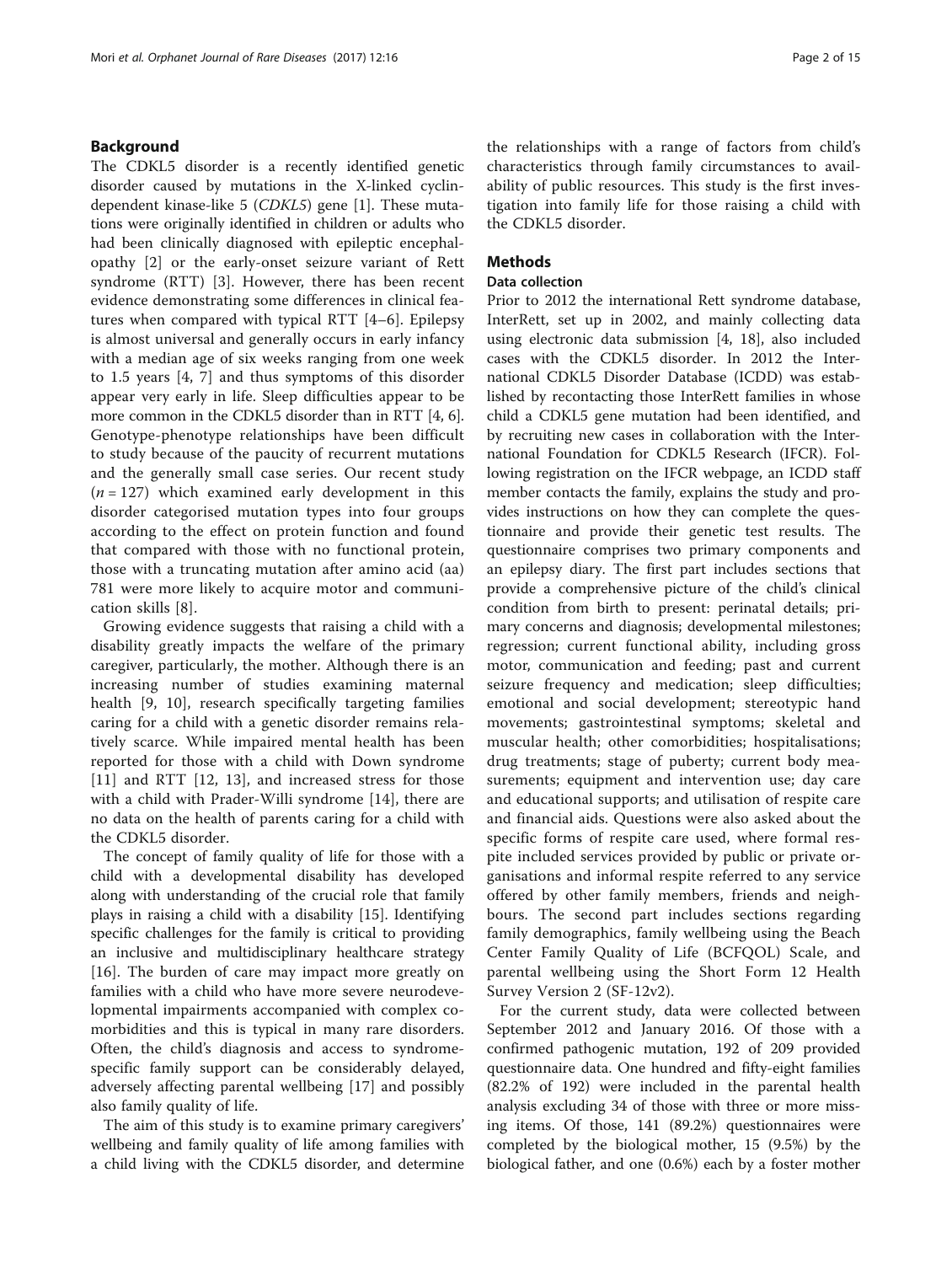and a grandparent. In the family quality of life analysis, 149 families with fewer than three missing items (77.6% of 192) were included. The questionnaires were filled out by 131 (87.9%) biological mothers, 16 (10.7%) biological fathers, one foster mother (0.7%) and one grandparent (0.7%).

# Measurements

# Child's mutation group

There was considerable variability in mutations in the CDKL5 gene with 149 unique and only 18 recurrent mutations. Hence, every mutation was categorised into one of five groups according to the subsequent protein function: No functional protein; Missense/in-frame mutations within kinase domain; Truncations between aa172 and aa781; Truncations after aa781; and mutations that could not be grouped [[8\]](#page-13-0).

# Child's functional abilities

For those aged 1.5 years or over, abilities to sit on the floor for ten seconds and to walk ten steps were categorised as needing no assistance, needing some support or unable. Also in those aged 1.5 years or over, ability to communicate was categorised as using no or simple communication methods (eg, body language and facial expressions), complex gestures and vocalisation (eg, selects or rejects a photo of object, points at an object or returns an unwanted item) or using sign or spoken language (eg, single words and sentences). Children or adults who were totally dependent on enteral feeding were excluded from analyses relating to dietary concerns.

# Child's sleep

The Sleep Disturbance Scale for Children (SDSC) has been validated in children with disability as well as healthy children [[19\]](#page-13-0). It contains 26 items rated on a five-point Likert scale [\[19](#page-13-0)]. Four items were not included in the questionnaire as they were not appropriate to this population (e.g. the child sleep walks). The average score of the remaining 22 items was calculated with a possible range of one to five among those with no more than two missing items. Higher scores indicate poorer quality of the child's sleep and data were stratified into quartile groups.

# Child's hospitalisations

A hospital admission rate was calculated by dividing the total number of reported hospitalisations by the child's age. Data were then stratified into quartile groups.

# Primary caregiver wellbeing

The SF-12v2 is a valid and reliable instrument of assessing self-reported health and wellbeing [[20\]](#page-13-0). It comprises

twelve items that form two scales, the Physical Component Summary (PCS) and Mental Component Summary (MCS), and eight subscales, including Physical Functioning, Role Physical, Bodily Pain, General Health, Vitality, Social Functioning, Role Emotional and Mental Health [[20\]](#page-13-0). The score is calculated based on a normreferencing method using the US general norms collected in 1998 with a mean score of 50 and standard deviation (SD) of 10. Higher scores indicate better health status. Overall, 149 individuals answered all items, and seven and two families had one and two missing items, respectively. For each of eight subscales, a mean value among those without any missing data was applied to best estimate when the subscale score calculation resulted in failure due to the missing items.

# Family quality of life

The BCFQOL Scale assesses family quality of life, specifically, for those raising children with a disability [\[21](#page-13-0), [22](#page-13-0)]. The instrument, originally developed in the US, has been used in other countries including Australia and Spain [[21\]](#page-13-0). It comprises 25 items with five subscales: Family interaction; Parenting; Emotional wellbeing; Physical/ Material wellbeing; and Disability-related support [\[22](#page-13-0)]. The average of total item scores is obtained for each factor, with a possible value of one to five (three and four are rated when a family are neither satisfied or dissatisfied and satisfied with an item, respectively). Higher scores indicate better family quality of life. In total, 130 families responded to every item, and 16 and three individuals had one and two missing items, respectively.

# Analysis

The PCS and MCS scores of the SF-12v2, and five factor scores of the BCFQOL Scale were the dependent variables. Univariate linear regression analyses were performed to investigate their crude relationships with the independent variables including family aspects such as parent's age and employment status, child's characteristics such as current functional ability and SDSC scores, and use of social supports such as respite care services. Multivariate linear regression analyses aimed to examine effects of the child's clinical symptoms and socioenvironmental factors on the SF-12v2 and BCFQOL scores and included adjustment for potential confounders, including socio-demographic factors, family composition and child's age. These variables comprised parent's age, highest qualification and work status, as well as child's age, birth order, number of siblings, and country of birth. Age was a continuous variable and qualification and country of birth were binary variables (i.e. university degree or lower, North America or others, respectively) in the models. Multivariate linear regression models for subscales of the BCFQOL Scale included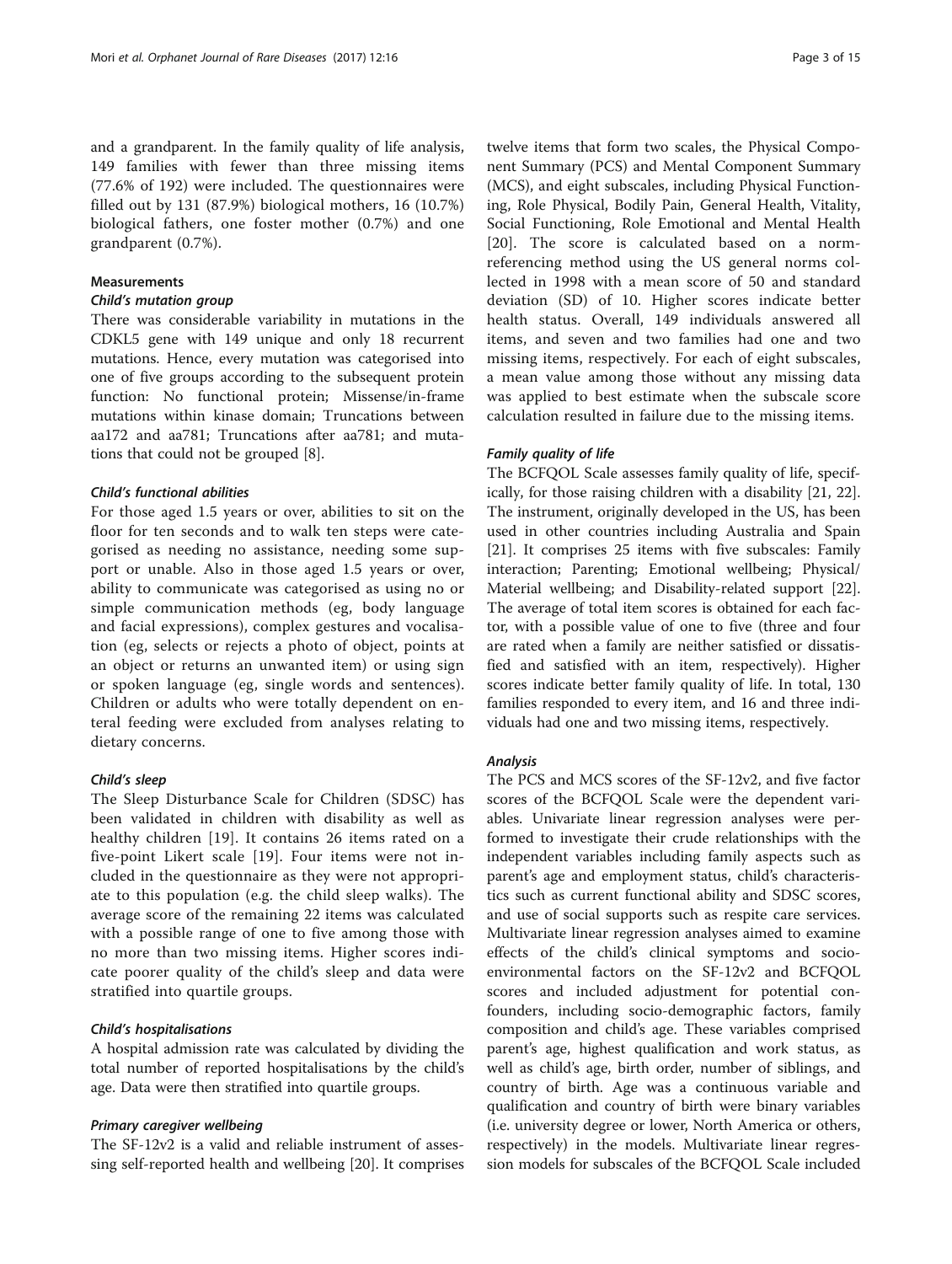the PCS and MCS as continuous variables as well as all the abovementioned adjustors because the SF-12v2 and BCFQOL scale were scored by the same family member. Differences in mean PCS and MCS scores between 141 biological mothers and the US female norms were assessed using t-tests. The statistical package Stata 14 (StataCorp LP, College Station, TX) was used for all the analyses.

# Results

Table [1](#page-4-0) shows the child and family characteristics if the child had a confirmed pathogenic mutation in the CDKL5 gene, regardless of whether they fulfilled inclusion criteria for the analyses. At ascertainment, biological parents ranged in age from 24.6 to 63.7 years with a median of 38.5 years. Approximately 60% (59.4%) had university degrees, whereas nearly half (47.5%) were full-time homemakers or unemployed. The child's median age was 5.2 years, varying from 0.2 to 34.1 years, and the majority (85.4%) were females. Over half of the children (52.4%) were born in the US, followed by the United Kingdom (UK) and Australia (both 7.3%). More than three quarters (77.2%) had siblings and nearly half (46.3%) were the first child for the parents. Each of the following mutation groups (no functional protein, missense or in-frame mutations within kinase domain, and truncations from aa172 to aa781) accounted for between a quarter and a third of the cases.

Over 60% (61.8%) of those aged 1.5 years or more were able to sit on the floor without any assistance, whereas only 21.3% were able to walk independently. Less than one fifth (19.6%) were able to communicate using sign or spoken language and approximately a half (53.8%) avoided eye contact. Almost two thirds (64.1%) currently had epileptic seizures on a daily basis. Almost one sixth (15.8%) of the children were dependent on enteral nutrition and the majority (25 of 27) of this group had a gastrostomy. More than half (52.5%) of mothers of those whose children were orally fed, including combination use with enteral feeding, were concerned about the amount of food and/or liquid their child consumed. Almost three quarters (73.2%) of the families had utilised a form of respite care services and with nearly a third (32.7%) receiving both the informal and public services. Nearly half (43.5%) had experienced financial hardship to meet their child's healthcare needs.

# Primary caregiver wellbeing

The mean PCS score was 53.7 (SD 8.6) ranging from 28.0 to 72.7. The univariate analysis identified that the child's country of birth had the greatest variability in the scores such that mothers of children who were born in Australia and New Zealand, and Western European countries had lower scores than those of children who

were born in North America (coefficients = −10.98 and −9.21;  $p$  <0.001 and  $p$  <0.001, respectively) (Table [2](#page-5-0)). Those whose child was dependent on enteral nutrition had considerably poorer physical health (mean PCS score 49.6) compared with those whose child fed orally (mean PCS score 54.3; coefficient =  $-4.72$ ;  $p = 0.013$ ), as had part-time workers (mean PCS score 50.4) compared with full-time homemakers (mean PCS score 55.1; coefficient =  $-4.69$ ;  $p = 0.006$ ). The negative effect of enteral feeding remained significant in the multivariate analysis (coefficient =  $-4.51$ ;  $p = 0.015$ ) (Table [3](#page-7-0)). There was slight improvement in primary caregiver's physical health for those who used both forms of respite care (coefficient = 1.00;  $p = 0.603$ ).

The mean MCS score was 41.9 (SD 11.6) ranging from 9.3 to 63.2. The number of children in the family, followed by the parent's age, had the two greatest impacts in the univariate regression analysis (Table [2](#page-5-0)). Mothers with an only child having the disorder reported the poorest mental wellbeing with a mean of 37.4, compared with having two, and three or more children (coefficient =  $-4.47$  and  $-7.56$ ;  $p = 0.061$  and 0.002, respectively). MCS scores rose with increasing parent's age, with the mean score of 41.9 for those aged 30 to 40 years and 43.3 for those aged 40 years or more, compared with that of 35.9 in those aged younger than 30 years ( $p = 0.101$  and 0.048, respectively). Child factors also impacted greatly on the MCS scores. Severity of the child's sleep disturbances associated negatively with a mean of 38.2 in the highest quartile (i.e. the greatest difficulty) to 45.2 for the lowest (i.e. the least difficulty) ( $p = 0.010$ ). Mothers of children who were totally dependent on enteral nutrition had the highest MCS with a mean of 47.4, significantly higher than those whose children were totally orally fed ( $p = 0.013$ ). Experiencing financial hardship adversely affected mental health (coefficient =  $-4.89$ ;  $p = 0.011$ ). The multivariate analysis identified that the child's sleep disturbances had the largest negative effect on MCS scores (coefficient =  $-8.04$ ;  $p = 0.008$ , the highest vs. lowest quartile) (Table [3\)](#page-7-0). The impact of the child's feeding pattern and financial difficulty experiences remained considerable. Utilisation of respite care services did not appear to be associated with improvement in primary caregiver's emotional health.

The mean PCS score of 141 of biological mothers was higher overall at 54.0 (SD 8.5), compared with 48.5 (SD 9.9) for the US female norms ( $p < 0.001$ ), but for those aged 25 to 34 years the increase was minimal at 1.4 points (95%CI −1.29, 4.13). On the other hand, the mean MCS score for CDKL5 mothers at 41.5 (SD 11.5), was 6.90 points (95%CI −8.57, −5.23) lower that of the US female norms ( $p < 0.001$ ). The difference was virtually consistent across the age groups.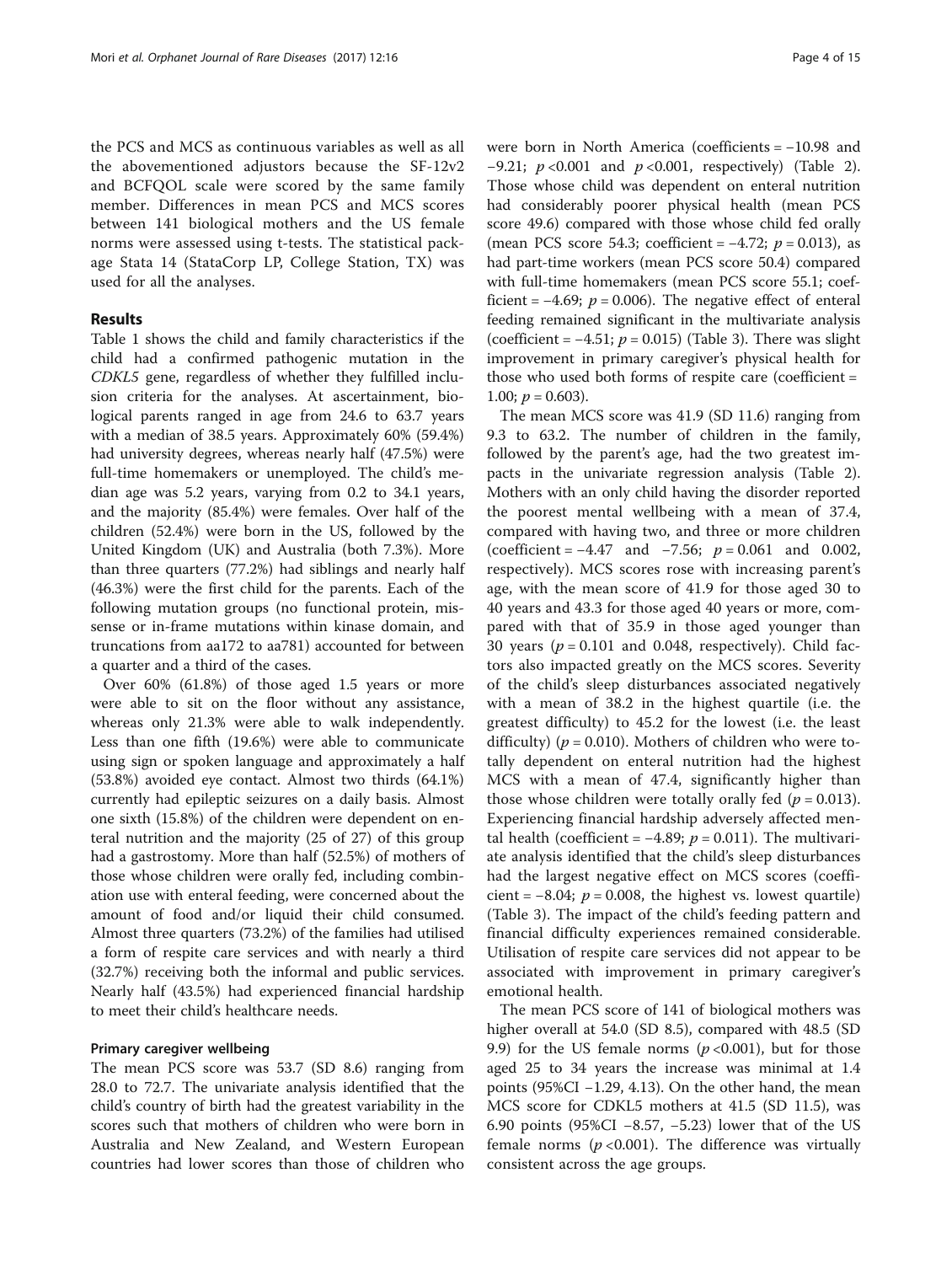<span id="page-4-0"></span>Table 1 Family demographics and the child's characteristics in the database  $(n=192)$ 

| Family factors                                   |            |
|--------------------------------------------------|------------|
| Parental age (n=160) mean (SD), years            | 38.2 (7.0) |
| n (%)                                            |            |
| Under 30 years                                   | 14 (8.8)   |
| 30 to 40 years                                   | 84 (52.5)  |
| 40 years or over                                 | 62 (38.8)  |
| Parental qualification ( $n=160$ ), n (%)        |            |
| 11 or 12 years of school                         | 34 (21.3)  |
| TAFE/technical certificate                       | 31 (19.4)  |
| University degree                                | 95 (59.4)  |
| Parental work status (n=160), n (%)              |            |
| Full-time homemaker/unemployment                 | 76 (47.5)  |
| Part-time employment                             | 39 (24.4)  |
| Full-time employment                             | 45 (28.1)  |
| Number of siblings $(n=162)$ , n $(\%)$          |            |
| 0                                                | 37 (22.8)  |
| 1                                                | 67 (41.4)  |
| 2 or more                                        | 58 (35.8)  |
| Birth order $(n=162)$ , n $(%)$                  |            |
| The first child                                  | 75 (46.3)  |
| I aterborn                                       | 87 (53.7)  |
| Child factors                                    |            |
| Child's age (n=192) mean (SD), years             | 7.1(6.1)   |
| n (%)                                            |            |
| Under 1.5 years                                  | 30 (15.6)  |
| 1.5 to 7 years                                   | 86 (44.8)  |
| 7 to 13 years                                    | 48 (25.0)  |
| 13 years                                         | 28 (14.6)  |
| Child's gender $(n=192)$ , n $(\%)$              |            |
| Female                                           | 164 (85.4) |
| Male                                             | 28 (14.6)  |
| Child's country of birth ( $n=191$ ), $n$ (%)    |            |
| North America                                    | 105 (55.0) |
| The United Kingdom                               | 14(7.3)    |
| Australia and New Zealand                        | 16(8.4)    |
| Western Europe                                   | 38 (19.9)  |
| Others                                           | 18 (9.4)   |
| Mutation group (n=192), n (%)                    |            |
| No functional protein                            | 55 (28.7)  |
| Missense/In-frame mutations within kinase domain | 48 (25.0)  |
| Truncations from aa172 to aa781                  | 58 (30.2)  |
| Truncations after aa781                          | 16(8.3)    |
| Mutations not grouped                            | 15(7.8)    |
| Feeding pattern $(n=171)$ , n $(\%)$             |            |
| Oral intake only                                 | 128 (74.9) |
| Combination use <sup>#2</sup>                    | 16 (9.4)   |
| Enteral nutrition only <sup>#3</sup>             | 27 (15.8)  |
| Dietary concerns $(n=139)^{#4}$ , n (%)          |            |
| None                                             | 66 (47.5)  |
| Occasional                                       | 47 (33.8)  |
| Frequent/constant                                | 26 (18.7)  |
|                                                  |            |

| No assistance                                                | 89 (61.8) |
|--------------------------------------------------------------|-----------|
| Some assistance                                              | 14 (9.7)  |
| Mximal assistance/unable                                     | 41 (28.5) |
| Taking 10 steps forward $(n=141)^{#5}$ , n (%)               |           |
| No assistance                                                | 30(21.3)  |
| Some assistance                                              | 20 (14.2) |
| Mximal assistance/unable                                     | 91 (64.5) |
| Eye contact $(n=158)$ , n $(\%)$                             |           |
| No                                                           | 85 (53.8) |
| Yes                                                          | 73 (46.2) |
| Communication $(n=143)^{#5}$ , n (%)                         |           |
| No/Simple communication                                      | 53 (37.1) |
| Complex gestures/vocalisation                                | 62 (43.4) |
| Sign/Spoken language                                         | 28 (19.6) |
| Seizure frequency ( $n=160$ ), n (%)                         |           |
| Absent                                                       | 14 (8.8)  |
| Yearly/Monthly                                               | 16 (10.0) |
| Weekly                                                       | 27 (16.9) |
| 1 to 5 times per day                                         | 74 (46.3) |
| At least 5 times per day                                     | 29 (18.1) |
| Sleep difficulties (average SDSC score) (n=155), n (%)       |           |
| 1 to 1.50 $(1st$ quartile)                                   | 38 (24.5) |
| 1.50 to 1.81 (2 <sup>nd</sup> quartile)                      | 39 (25.2) |
| 1.81 to 2.17 (3rd quartile)                                  | 40 (25.8) |
| 2.17 to 5 $(4th$ quartile)                                   | 38 (24.5) |
| Hospitalisation rate ( $n=156$ ), per 1 person-year, $n$ (%) |           |
| 0 to 0.38 (1 <sup>st</sup> quartile)                         | 39 (25.0) |
| 0.38 to 0.86 (2 <sup>nd</sup> quartile)                      | 39 (25.0) |
| 0.86 to 2.14 (3rd quartile)                                  | 39 (25.0) |
| 2.14 to 13.70 (4 <sup>th</sup> quartile)                     | 39 (25.0) |
| Socio-environmental factors                                  |           |
| Respite care ( $n=153$ ), $n(\%)$                            |           |
| None                                                         | 41 (26.8) |
| Formal respite care only                                     | 21 (13.7) |
| Informal respite care only                                   | 41 (26.8) |
| Both formal and informal respite care                        | 50 (32.7) |
| Financial difficulty (n=147), n (%)                          |           |
| No                                                           | 83 (56.5) |
| Yes                                                          | 64 (43.5) |

Table 1 Family demographics and the child's characteristics in

the database  $(n=192)$  (Continued)

Floor sitting  $(n=144)^{#5}$ , n  $(\%)$ 

 $\frac{1}{n+1}$  North America includes the United States (100) and Canada (5). Australia and New Zealand contains Australia (14) and New Zealand (2). Western Europe includes Germany (12), France (7), the Netherlands (6), Ireland (3), Spain (2), Italy (2), Belgium (1), Denmark (1), Finland (1), Norway (1), Sweden (1) and Luxemburg (1). Others comprises Brazil (3), India (2), Russia (2), Hungary (2), Bulgaria (1), Poland (1), Slovenia (1), Israel (1), China (1), Singapore (1), Mexico (1), Perto Rico (1) and Argentina (1).<br> $E^*$  14 used a gastrostomy tube, 2 used a nasogastric tube

#3 25 used a gastrostomy tube, 2 used a nasogastric tube<br>#4 Among children who intook food orally with or without combination use of external nutrition

 $*$ <sup>5</sup> Excludes child aged younger than 1.5 years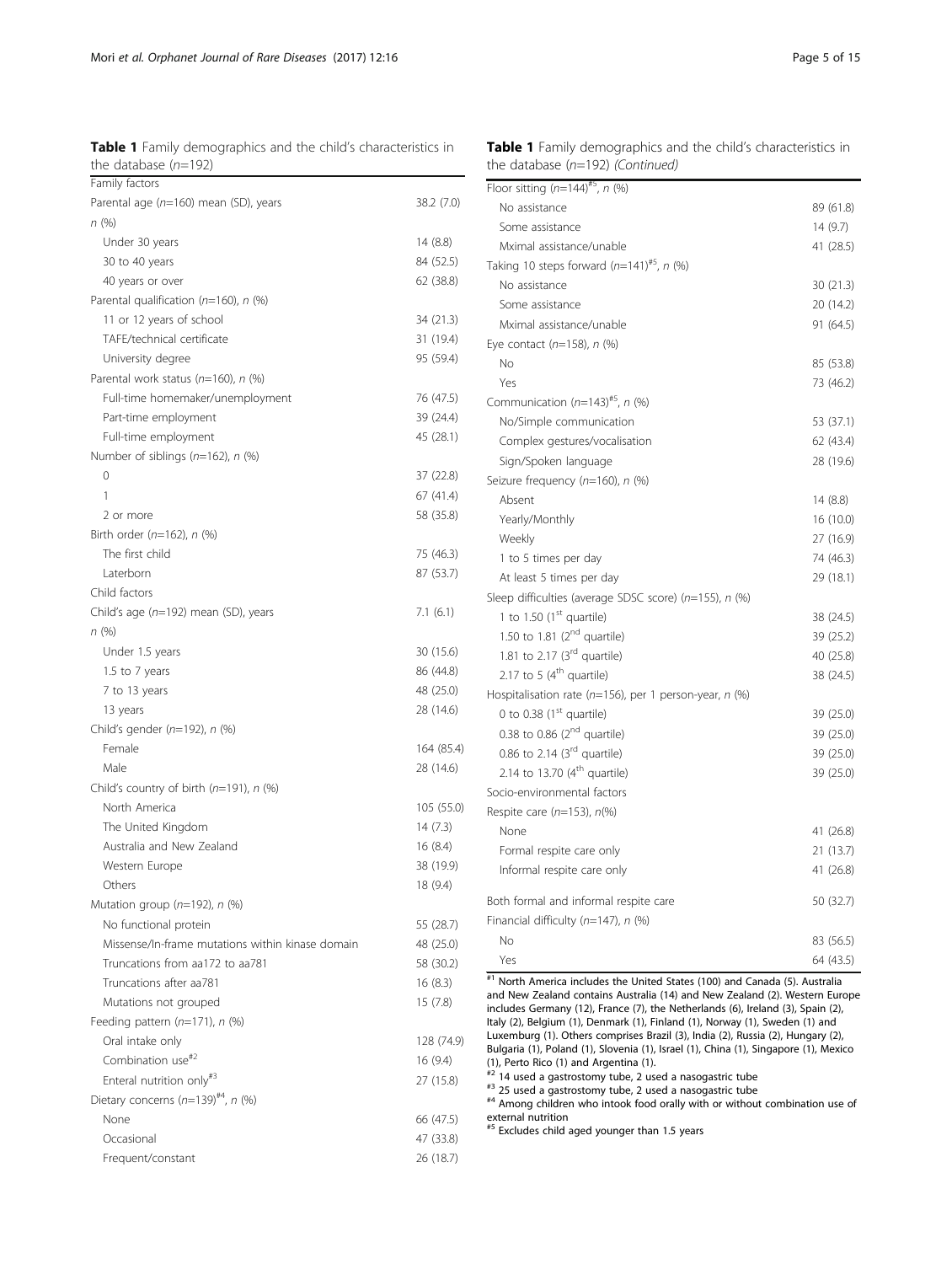| Measure                     | Number of    | PCS                  |              | <b>MCS</b>            |              |  |
|-----------------------------|--------------|----------------------|--------------|-----------------------|--------------|--|
|                             | observations | Mean (SD) 53.7 (8.6) | Co-efficient | Mean (SD) 41.9 (11.6) | Co-efficient |  |
| Parent's age                | 152          |                      |              |                       |              |  |
| Under 30 years              | 12           | 53.5 (5.9)           | Reference    | 35.9 (15.7)           | Reference    |  |
| 30 to 40 years              | 80           | 54.7 (8.7)           | 1.23         | 41.9 (11.3)           | 5.97         |  |
| 40 years or over            | 60           | 52.9 (8.7)           | $-0.59$      | 43.3 (11.3)           | $7.37**$     |  |
| Parent's qualification      | 147          |                      |              |                       |              |  |
| 11 or 12 years of school    | 27           | 53.2 (7.9)           | Reference    | 41.8 (13.2)           | Reference    |  |
| TAFE/Technical certificate  | 29           | 53.6 (9.3)           | 0.40         | 41.2 (9.0)            | $-0.57$      |  |
| University degree           | 91           | 54.4 (8.4)           | 1.14         | 42.0 (12.1)           | $-0.23$      |  |
| Maternal work status        | 147          |                      |              |                       |              |  |
| Full-time homemaker         | 64           | 55.1(8.1)            | Reference    | 42.7 (11.3)           | Reference    |  |
| Part-time employment        | 37           | 50.4(9.4)            | $-4.69***$   | 42.4 (11.9)           | $-0.32$      |  |
| Full-time employment        | 46           | 55.7 (7.5)           | 0.57         | 40.8 (11.2)           | $-1.86$      |  |
| Number of siblings          | 156          |                      |              |                       |              |  |
| $\mathsf{O}\xspace$         | 36           | 54.3(8.1)            | Reference    | 37.4 (13.8)           | Reference    |  |
| $\mathbf{1}$                | 64           | 54.4 (7.5)           | 0.07         | 41.9 (11.3)           | $4.47*$      |  |
| 2 or more                   | 56           | 52.9 (9.9)           | $-1.41$      | 45.0 (9.6)            | $7.56***$    |  |
| Child order                 | 156          |                      |              |                       |              |  |
| The first child             | 72           | 54.4 (7.9)           | Reference    | 40.2 (11.7)           | Reference    |  |
| Laterborn                   | 84           | 53.3 (9.1)           | $-1.02$      | 43.5 (11.4)           | $3.24*$      |  |
| Child's age                 | 158          |                      |              |                       |              |  |
| Under 1.5 years             | 24           | 53.3 (10.0)          | Reference    | 39.8 (13.2)           | Reference    |  |
| 1.5 to 7 years              | 69           | 54.6 (7.6)           | 1.31         | 42.4 (12.4)           | 2.63         |  |
| 7 to 13 years               | 40           | 52.7 (9.8)           | $-0.63$      | 43.7 (9.7)            | 3.94         |  |
| 13 years or over            | 25           | 53.0 (8.0)           | $-0.29$      | 39.2 (10.7)           | $-0.55$      |  |
| Child's gender              | 158          |                      |              |                       |              |  |
| Female                      | 136          | 53.9 (8.3)           | Reference    | 41.8 (11.6)           | Reference    |  |
| Male                        | 22           | 52.3 (10.4)          | $-1.60$      | 41.9 (12.1)           | 0.10         |  |
| Child's country of birth    | 158          |                      |              |                       |              |  |
| North America               | 90           | 56.9 (5.9)           | Reference    | 41.5 (12.1)           | Reference    |  |
| The United Kingdom          | 12           | 54.2 (10.9)          | $-2.63$      | 41.1 (8.4)            | $-0.40$      |  |
| Australia and New Zealand   | 14           | 45.9 (7.4)           | $-10.98**$   | 43.6 (12.5)           | 2.07         |  |
| Western Europe              | 29           | 47.6 (10.0)          | $-9.21***$   | 41.2 (12.2)           | $-0.30$      |  |
| Others                      | 13           | 52.9 (8.2)           | $-3.93*$     | 44.5 (9.7)            | 3.02         |  |
| Mutation group              | 158          |                      |              |                       |              |  |
| No functional protein       | 50           | 53.5 (8.0)           | Reference    | 43.0 (12.0)           | Reference    |  |
| Missense/In-frame mutations | 41           | 52.5 (9.9)           | $-0.97$      | 39.5 (10.8)           | $-3.49$      |  |
| Truncations aa172 to aa781  | 44           | 53.7 (8.7)           | 0.23         | 42.0 (11.5)           | $-0.98$      |  |
| Truncations after aa781     | 12           | 53.6 (7.4)           | 0.15         | 46.2(9.1)             | 3.21         |  |
| Mutations not grouped       | 11           | 58.5 (6.5)           | $5.05*$      | 39.5 (15.1)           | $-3.49$      |  |
| Feeding pattern             | 153          |                      |              |                       |              |  |
| Oral intake only            | 114          | 54.3 (8.1)           | Reference    | 41.0 (12.2)           | Reference    |  |
| Combination use             | 14           | 55.0 (6.8)           | 0.74         | 39.7 (9.4)            | $-1.32$      |  |
| Enteral nutrition only      | 25           | 49.6 (11.0)          | $-4.72**$    | 47.4 (9.3)            | $6.37**$     |  |
|                             |              |                      |              |                       |              |  |

<span id="page-5-0"></span>**Table 2** Univariate analysis for PCS and MCS of the SF-12v2 ( $n = 158$ )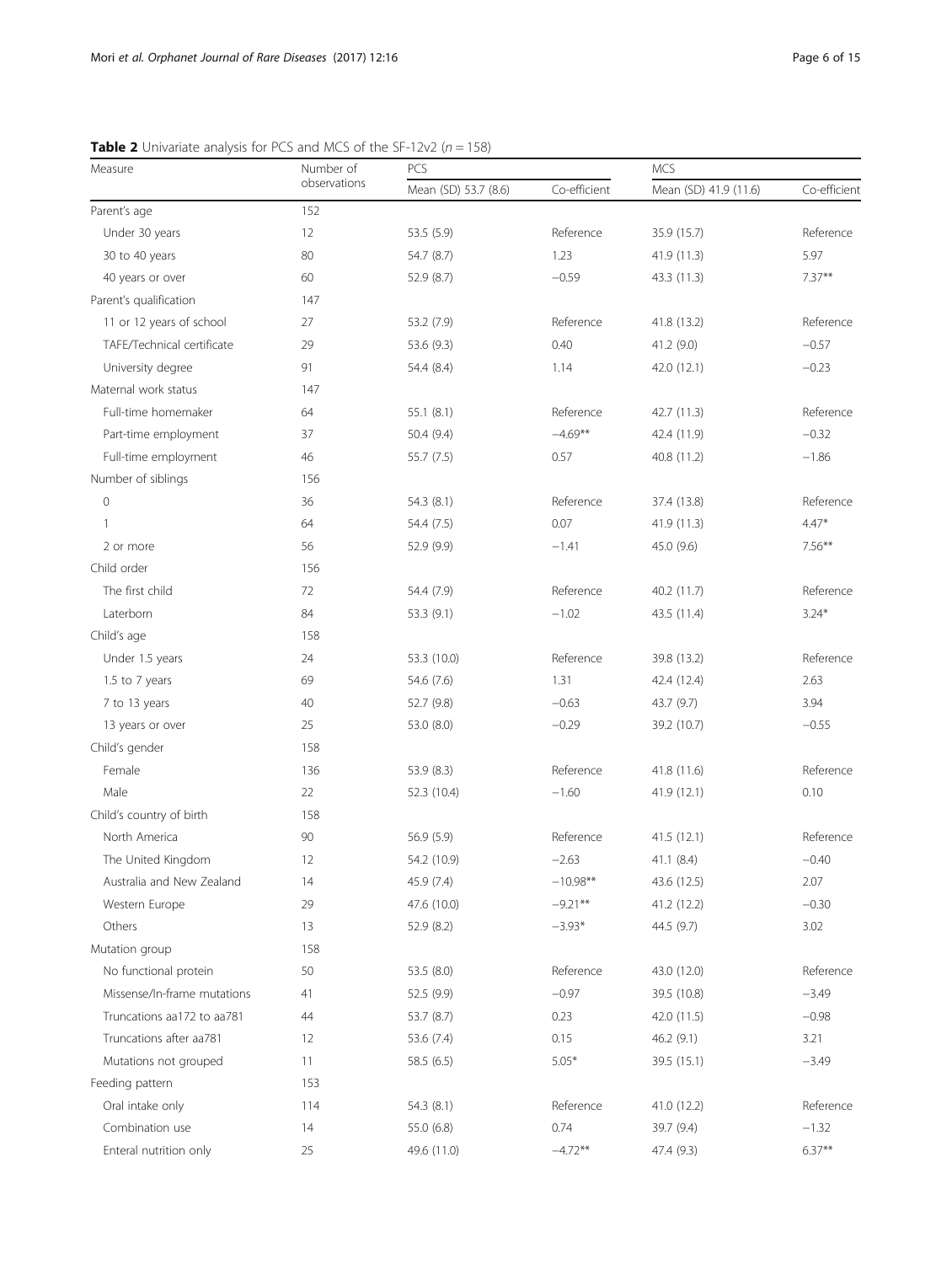|  |  | <b>Table 2</b> Univariate analysis for PCS and MCS of the SF-12v2 ( $n = 158$ ) (Continued) |  |
|--|--|---------------------------------------------------------------------------------------------|--|
|  |  |                                                                                             |  |

| Dietary concerns                     | 123 |             |            |             |            |
|--------------------------------------|-----|-------------|------------|-------------|------------|
| None                                 | 62  | 55.9 (7.3)  | Reference  | 41.9(11.7)  | Reference  |
| Occasional                           | 39  | 51.8 (7.4)  | $-4.14***$ | 39.9 (12.6) | $-2.00$    |
| Frequent or constant                 | 22  | 55.7 (8.0)  | $-0.25$    | 42.5 (10.3) | 0.67       |
| Floor sitting                        | 129 |             |            |             |            |
| No assistance                        | 83  | 54.3 (7.6)  | Reference  | 41.7(11.7)  | Reference  |
| Some assistance                      | 13  | 54.5 (7.8)  | 0.20       | 42.0 (12.5) | 0.27       |
| Maximal assistance/unable            | 33  | 51.3 (10.3) | $-3.02*$   | 43.9 (10.6) | 2.25       |
| Taking 10 steps forward              | 126 |             |            |             |            |
| No assistance                        | 28  | 54.8 (7.2)  | Reference  | 41.6 (12.6) | Reference  |
| Some assistance                      | 19  | 57.3 (7.2)  | 2.52       | 40.6 (14.3) | $-0.95$    |
| Maximal assistance/unable            | 79  | 52.4 (8.9)  | $-2.37$    | 43.2 (10.4) | 1.63       |
| Eye contact                          | 148 |             |            |             |            |
| No                                   | 78  | 53.0 (9.6)  | Reference  | 41.0 (12.0) | Reference  |
| Yes                                  | 70  | 54.6 (7.3)  | 1.57       | 42.5(11.7)  | 1.54       |
| Communication                        | 129 |             |            |             |            |
| No/Simple method                     | 44  | 53.0 (9.0)  | Reference  | 44.1 (9.6)  | Reference  |
| Complex gestures/vocalisation        | 58  | 53.5(8.5)   | 0.52       | 41.2 (12.4) | $-2.91$    |
| Sign/Spoken language                 | 27  | 55.0 (7.5)  | 1.98       | 42.1 (12.0) | $-2.02$    |
| Seizure frequency                    | 146 |             |            |             |            |
| Absent                               | 12  | 53.7 (7.5)  | Reference  | 43.2 (11.3) | Reference  |
| Yearly/Monthly                       | 15  | 53.4 (9.8)  | $-0.33$    | 41.3(13.1)  | $-1.82$    |
| Weekly                               | 26  | 54.5(6.7)   | 0.84       | 40.5 (10.7) | $-2.71$    |
| 1 to 5 times a day                   | 69  | 53.4 (8.9)  | $-0.28$    | 41.1(12.7)  | $-2.09$    |
| At least 5 times a day               | 24  | 54.2 (9.8)  | 0.49       | 45.6 (8.5)  | 2.47       |
| Sleep difficulties                   | 144 |             |            |             |            |
| 1.00 to 1.50 $(1st$ quartile)        | 36  | 54.5 (8.3)  | Reference  | 45.2 (11.3) | Reference  |
| 1.50 to 1.81 $(2^{nd}$ quartile)     | 38  | 54.1 (7.7)  | $-0.46$    | 42.7 (10.8) | $-2.58$    |
| 1.81 to 2.17 $(3rd$ quartile)        | 35  | 54.6 (7.5)  | 0.11       | 42.6 (11.2) | $-2.63$    |
| 2.17 to 5.00 $(4th$ quartile)        | 35  | 52.5 (10.1) | $-2.00$    | 38.2 (12.1) | $-7.06***$ |
| Hospitalisation rate                 | 146 |             |            |             |            |
| 0 to 0.38 (1 <sup>st</sup> quartile) | 34  | 52.9 (7.8)  | Reference  | 42.5 (10.2) | Reference  |
| 0.38 to 0.86 $(2nd$ quartile)        | 38  | 54.6 (8.3)  | 1.66       | 43.0 (12.2) | 0.50       |
| 0.86 to 2.14 ( $3rd$ quartile)       | 36  | 53.1 (8.4)  | 0.23       | 39.9 (10.3) | $-2.60$    |
| 2.14 to 13.70 ( $4^{th}$ quartile)   | 38  | 54.0 (9.7)  | 1.11       | 43.7 (12.2) | 1.19       |
| Respite care                         | 148 |             |            |             |            |
| None                                 | 36  | 54.4 (8.3)  | Reference  | 42.7 (11.8) | Reference  |
| Formal only                          | 21  | 52.0 (10.1) | $-2.41$    | 44.9 (8.3)  | 2.21       |
| Informal only                        | 41  | 54.1 (8.6)  | $-0.26$    | 41.1 (13.9) | $-1.56$    |
| Both formal and informal             | 50  | 53.2 (8.4)  | $-1.25$    | 40.8 (10.4) | $-1.85$    |
| Financial difficulty                 | 144 |             |            |             |            |
| No                                   | 83  | 53.9 (8.5)  | Reference  | 44.0 (11.2) | Reference  |
| Yes                                  | 61  | 52.9 (8.9)  | $-0.97$    | 39.1 (11.6) | $-4.89**$  |

 $\frac{1}{2}p < 0.10 \frac{1}{2}p < 0.05$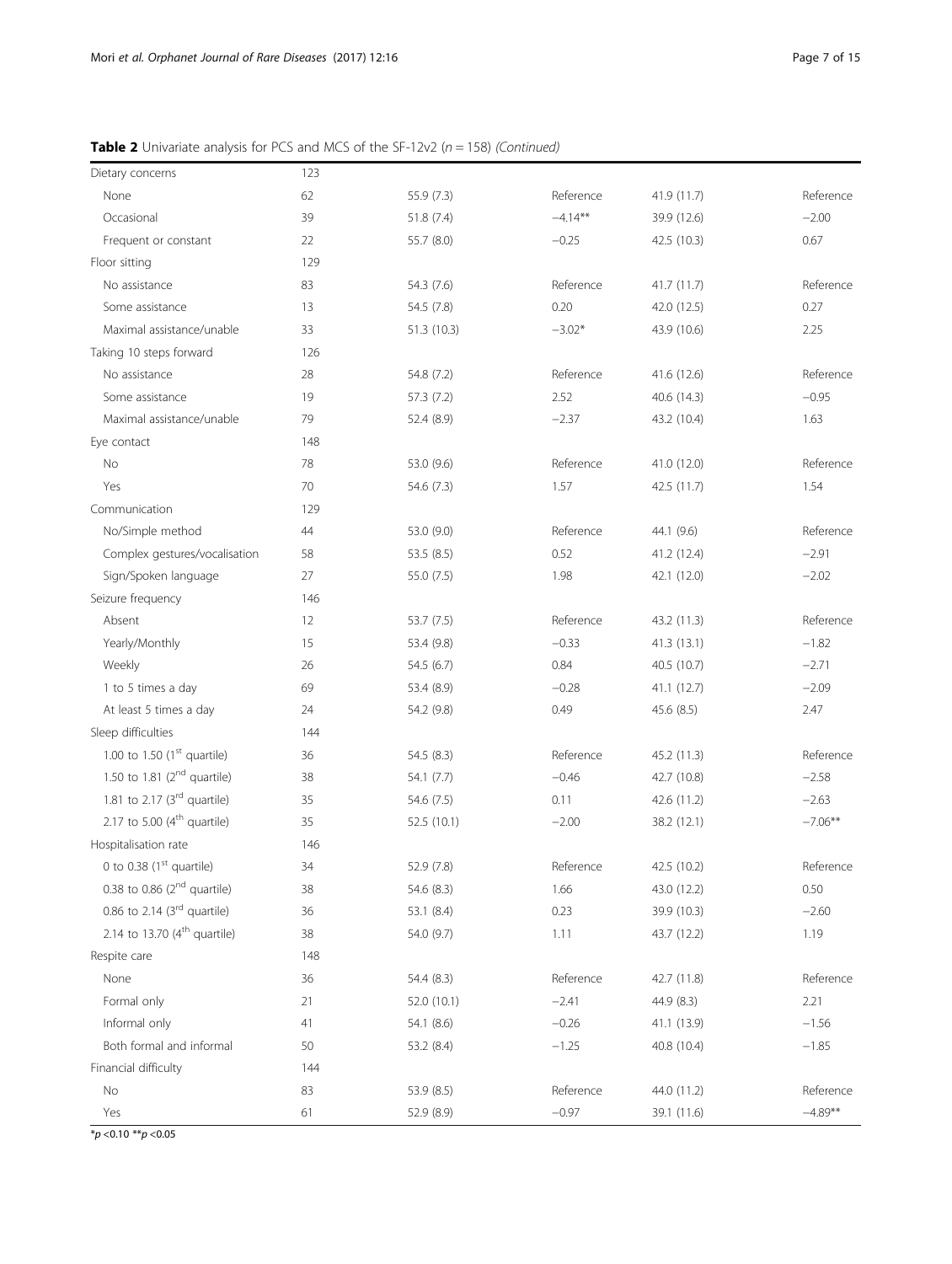# <span id="page-7-0"></span>Table 3 Multivariate analysis for PCS and MCS of the SF-12y2 and coefficients<sup>#1</sup>

| Measure                 |                                | PCS                         | <b>MCS</b>                  |
|-------------------------|--------------------------------|-----------------------------|-----------------------------|
|                         |                                | Coefficient (95% CI)        | Coefficient (95% CI)        |
| Feeding pattern         | Oral intake only               | Reference                   | Reference                   |
|                         | Combination use                | $-1.01$ ( $-5.63$ , 3.60)   | $-1.49$ ( $-8.36$ , 5.37)   |
|                         | Enteral nutrition only         | $-4.51***$ (-8.12, -0.89)   | 6.67** (1.29 to 12.05)      |
| Dietary concerns        | None                           | Reference                   | Reference                   |
|                         | Occasional                     | $-4.98** (-8.11, -1.86)$    | $-0.88$ $(-5.97, 4.20)$     |
|                         | Frequent or constant           | $-1.81$ $(-5.51, 1.88)$     | $0.30 (-5.72, 6.32)$        |
| Floor sitting           | No assistance                  | Reference                   | Reference                   |
|                         | Some assistance                | $0.21 (-4.01, 4.42)$        | $-1.59$ ( $-8.14$ , 4.96)   |
|                         | Maximal assistance/unable      | $-2.27$ ( $-5.44$ , 0.90)   | $1.03$ (-3.89, 5.96)        |
| Taking 10 steps forward | No assistance                  | Reference                   | Reference                   |
|                         | Some assistance                | $1.20 (-3.52, 5.91)$        | $-1.23$ ( $-8.59$ , 6.14)   |
|                         | Maximal assistance/unable      | $-1.85 (-5.34, 1.64)$       | $0.15 (-5.30, 5.61)$        |
| Eye contact             | No                             | Reference                   | Reference                   |
|                         | Yes                            | $1.04 (-1.67, 3.75)$        | $1.77$ (-2.46, 6.00)        |
| Communication           | No/Simple method               | Reference                   | Reference                   |
|                         | Complex gestures/vocalisation  | $0.45$ ( $-2.58$ , 3.48)    | $-0.85$ $(-5.42, 3.72)$     |
|                         | Sign/Spoken language           | $1.03$ ( $-3.00$ , $5.06$ ) | $0.14 (-5.93, 6.21)$        |
| Seizure frequency       | Absent                         | Reference                   | Reference                   |
|                         | Yearly/Monthly                 | $-0.55$ ( $-6.78$ , 5.68)   | $-2.82$ ( $-12.11$ , 6.46)  |
|                         | Weekly                         | $0.42 (-5.41, 6.25)$        | $-3.42$ ( $-12.11$ , 5.27)  |
|                         | 1 to 5 times a day             | $-0.76$ ( $-5.88$ , 4.35)   | $-1.90$ ( $-9.52$ , 5.73)   |
|                         | At least 5 times a day         | $-0.17$ $(-6.07, 5.72)$     | $0.09$ ( $-8.69$ , $8.88$ ) |
| Sleep difficulties      | 1.00 to 1.50 $(1st$ quartile)  | Reference                   | Reference                   |
|                         | 1.50 to 1.81 $(2nd$ quartile)  | $0.37 (-3.31, 4.04)$        | $-2.58$ $(-8.11, 2.95)$     |
|                         | 1.81 to 2.17 $(3rd$ quartile)  | $2.12$ (-1.65, 5.89)        | $-2.57$ $(-8.25, 3.10)$     |
|                         | 2.17 to 5.00 $(4th$ quartile)  | $1.02$ (-2.88, 4.93)        | $-8.04***$ (-13.91, -2.16)  |
| Hospitalisation rate    | 0 to 0.38 $(1st$ quartile)     | Reference                   | Reference                   |
|                         | 0.38 to 0.86 $(2nd$ quartile)  | $-0.60$ $(-4.49, 3.30)$     | $-1.13$ $(-7.01, 4.73)$     |
|                         | 0.86 to 2.14 $(3rd$ quartile)  | $-2.27 (-6.42, 1.87)$       | $-4.22$ ( $-10.47$ , 2.03)  |
|                         | 2.14 to 13.70 $(4th$ quartile) | $-1.15 (-5.31, 3.00)$       | $-0.88$ $(-7.15, 5.38)$     |
| Respite care            | None                           | Reference                   | Reference                   |
|                         | Formal only                    | $0.08$ ( $-4.63$ , $4.79$ ) | $1.54 (-5.63, 8.69)$        |
|                         | Informal only                  | $-0.80$ $(-4.57, 2.97)$     | $-1.54$ ( $-7.26$ , 4.18)   |
|                         | Both formal and informal       | $1.00 (-2.79, 4.78)$        | $-2.73$ $(-8.48, 3.02)$     |
| Financial difficulty    | No                             | Reference                   | Reference                   |
|                         | Yes                            | $-1.76$ ( $-4.43$ , 0.92)   | $-4.75***$ (-8.78, -0.71)   |

#1Adjusted for parent's age (a continuous variable), parent's qualification (a binary variable; university degree or lower), parent's work status, number of siblings, the first child, child's age (a continuous variable) and child's country of birth (a binary variable; North America or others)  $*$  $p$  <0.05

# Family quality of life

Family quality of life was generally rated as satisfactory with an overall score of 4.06 (SD 0.66). Among the subscales, emotional wellbeing scores were lowest with a mean of 3.50 (SD 0.97) and physical/material wellbeing

score were the highest with a mean of 4.32 (SD 0.70) (Table [4\)](#page-8-0). The univariate analysis demonstrated that the child's country of birth profoundly influenced the BCFQOL scores, in which those from Western Europe except the UK had the poorest family quality of life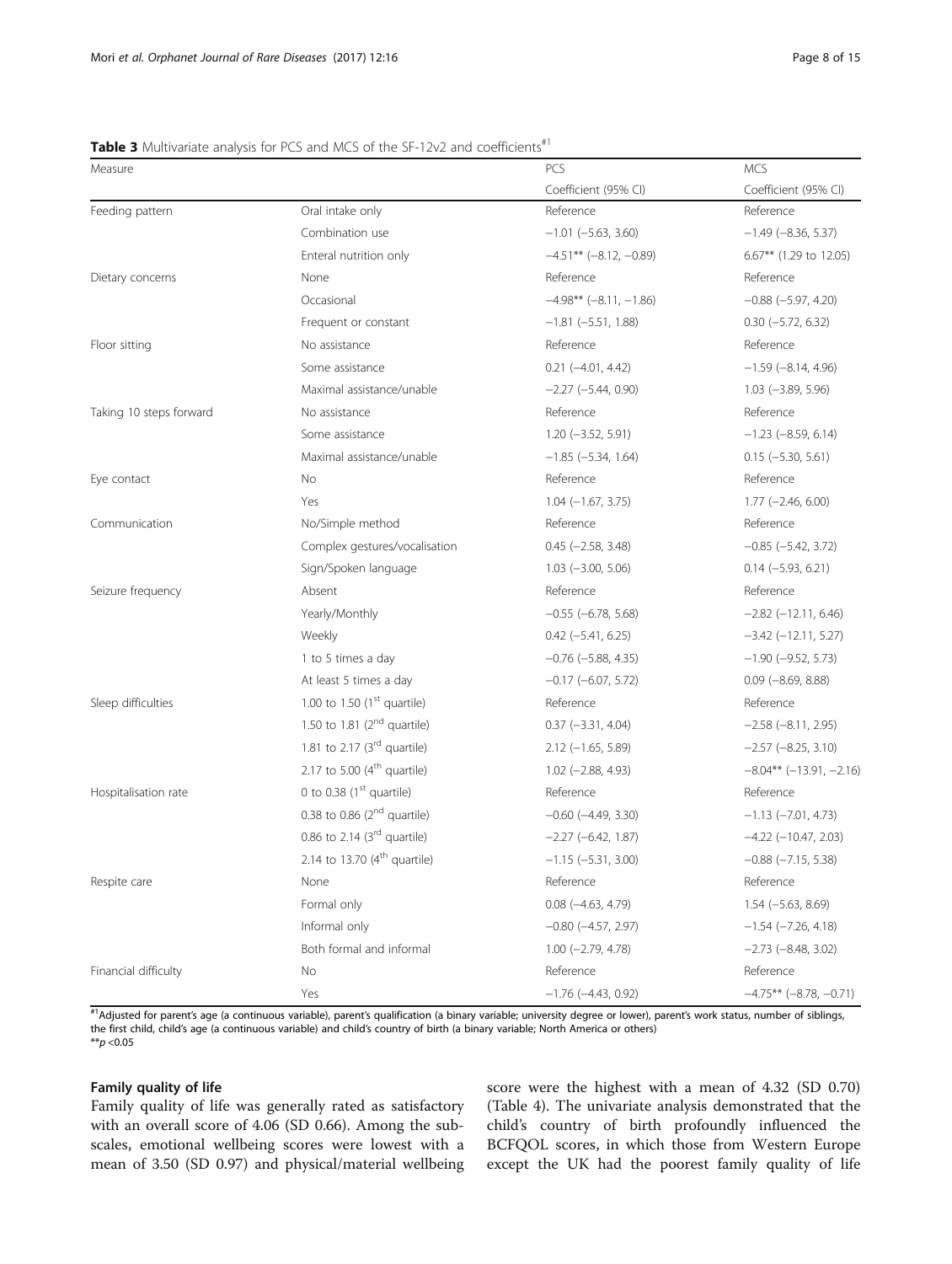| Measure                     | Number of<br>observations | Family interaction       | Parenting                | Emotional wellbeing      | Physical/Material<br>wellbeing | Disability-related<br>support |
|-----------------------------|---------------------------|--------------------------|--------------------------|--------------------------|--------------------------------|-------------------------------|
|                             |                           | Mean (SD)<br>4.22 (0.71) | Mean (SD)<br>4.15 (0.72) | Mean (SD)<br>3.50 (0.97) | Mean (SD)<br>4.32 (0.70)       | Mean (SD)<br>4.13 (0.77)      |
| Parent's age                | 143                       |                          |                          |                          |                                |                               |
| Under 30 years              | 11                        | Reference                | Reference                | Reference                | Reference                      | Reference                     |
| 30 to 40 years              | 75                        | $-0.18$                  | $-0.13$                  | 0.07                     | 0.07                           | $-0.51**$                     |
| 40 years or over            | 57                        | $-0.45*$                 | $-0.34$                  | 0.06                     | $-0.06$                        | $-0.71**$                     |
| Parent's qualification      | 137                       |                          |                          |                          |                                |                               |
| 11 or 12 years of school    | 24                        | Reference                | Reference                | Reference                | Reference                      | Reference                     |
| TAFE/Technical certificate  | 28                        | 0.18                     | 0.10                     | 0.05                     | $0.36*$                        | $-0.11$                       |
| University degree           | 85                        | 0.13                     | 0.07                     | 0.07                     | $0.28*$                        | $-0.11$                       |
| Parent's work status        | 138                       |                          |                          |                          |                                |                               |
| Full-time homemaker         | 58                        | Reference                | Reference                | Reference                | Reference                      | Reference                     |
| Part-time employment        | 34                        | $-0.21$                  | $-0.32**$                | 0.18                     | $-0.19$                        | $-0.24$                       |
| Full-time employment        | 46                        | 0.03                     | $-0.06$                  | 0.29                     | $-0.03$                        | $-0.24$                       |
| Number of siblings          | 147                       |                          |                          |                          |                                |                               |
| $\mathbf 0$                 | 29                        | Reference                | Reference                | Reference                | Reference                      | Reference                     |
| 1                           | 64                        | $-0.10$                  | 0.09                     | $-0.17$                  | 0.13                           | $-0.03$                       |
| 2 or more                   | 54                        | 0.04                     | 0.20                     | $-0.10$                  | 0.25                           | 0.11                          |
| Child order                 | 147                       |                          |                          |                          |                                |                               |
| The first child             | 63                        | Reference                | Reference                | Reference                | Reference                      | Reference                     |
| Laterborn                   | 84                        | 0.00                     | 0.10                     | 0.06                     | 0.17                           | 0.05                          |
| Child's age                 | 149                       |                          |                          |                          |                                |                               |
| Under 1.5 years             | 21                        | Reference                | Reference                | Reference                | Reference                      | Reference                     |
| 1.5 to 7 years              | 67                        | 0.06                     | $-0.11$                  | $-0.32$                  | $-0.11$                        | 0.09                          |
| 7 to 13 years               | 38                        | 0.00                     | $-0.12$                  | $-0.35$                  | $-0.11$                        | 0.05                          |
| 13 years or over            | 23                        | $-0.21$                  | $-0.34$                  | $-0.28$                  | $-0.36*$                       | $-0.09$                       |
| Child's gender              | 149                       |                          |                          |                          |                                |                               |
| Female                      | 128                       | Reference                | Reference                | Reference                | Reference                      | Reference                     |
| Male                        | 21                        | 0.13                     | 0.07                     | 0.00                     | 0.01                           | $-0.12$                       |
| Child's country of birth    | 149                       |                          |                          |                          |                                |                               |
| North America               | 87                        | Reference                | Reference                | Reference                | Reference                      | Reference                     |
| The United Kingdom          | 12                        | $-0.02$                  | $-0.09$                  | $-0.05$                  | $-0.20$                        | $-0.25$                       |
| Australia and New Zealand   | 13                        | $-0.29$                  | $-0.48**$                | $-0.21$                  | $-0.45**$                      | $-0.19$                       |
| Western Europe              | 26                        | $-0.51***$               | $-0.52**$                | $-0.43*$                 | $-0.46**$                      | $-0.61***$                    |
| Others                      | 11                        | $-0.01$                  | $-0.18$                  | $-0.30$                  | $-0.32$                        | $-0.22$                       |
| Mutation group              | 149                       |                          |                          |                          |                                |                               |
| No functional protein       | 46                        | Reference                | Reference                | Reference                | Reference                      | Reference                     |
| Missense/In-frame mutations | 36                        | 0.10                     | 0.03                     | $-0.16$                  | 0.01                           | $-0.16$                       |
| Truncations aa172 to aa781  | 45                        | 0.05                     | $-0.06$                  | $-0.16$                  | 0.02                           | $-0.08$                       |
| Truncations after aa781     | 12                        | 0.07                     | 0.06                     | 0.11                     | 0.16                           | 0.06                          |
| Mutations not grouped       | 10                        | $-0.01$                  | $-0.17$                  | $-0.06$                  | $-0.13$                        | $-0.31$                       |
| Feeding pattern             | 144                       |                          |                          |                          |                                |                               |
| Oral intake only            | 107                       | Reference                | Reference                | Reference                | Reference                      | Reference                     |
| Combination use             | 14                        | $-0.13$                  | $-0.16$                  | $-0.04$                  | $-0.34*$                       | $-0.10$                       |
| Enteral nutrition only      | 23                        | 0.21                     | 0.15                     | 0.15                     | $-0.02$                        | 0.06                          |

<span id="page-8-0"></span>**Table 4** Univariate analysis for the BCFQOL Scale and coefficients ( $n = 149$ )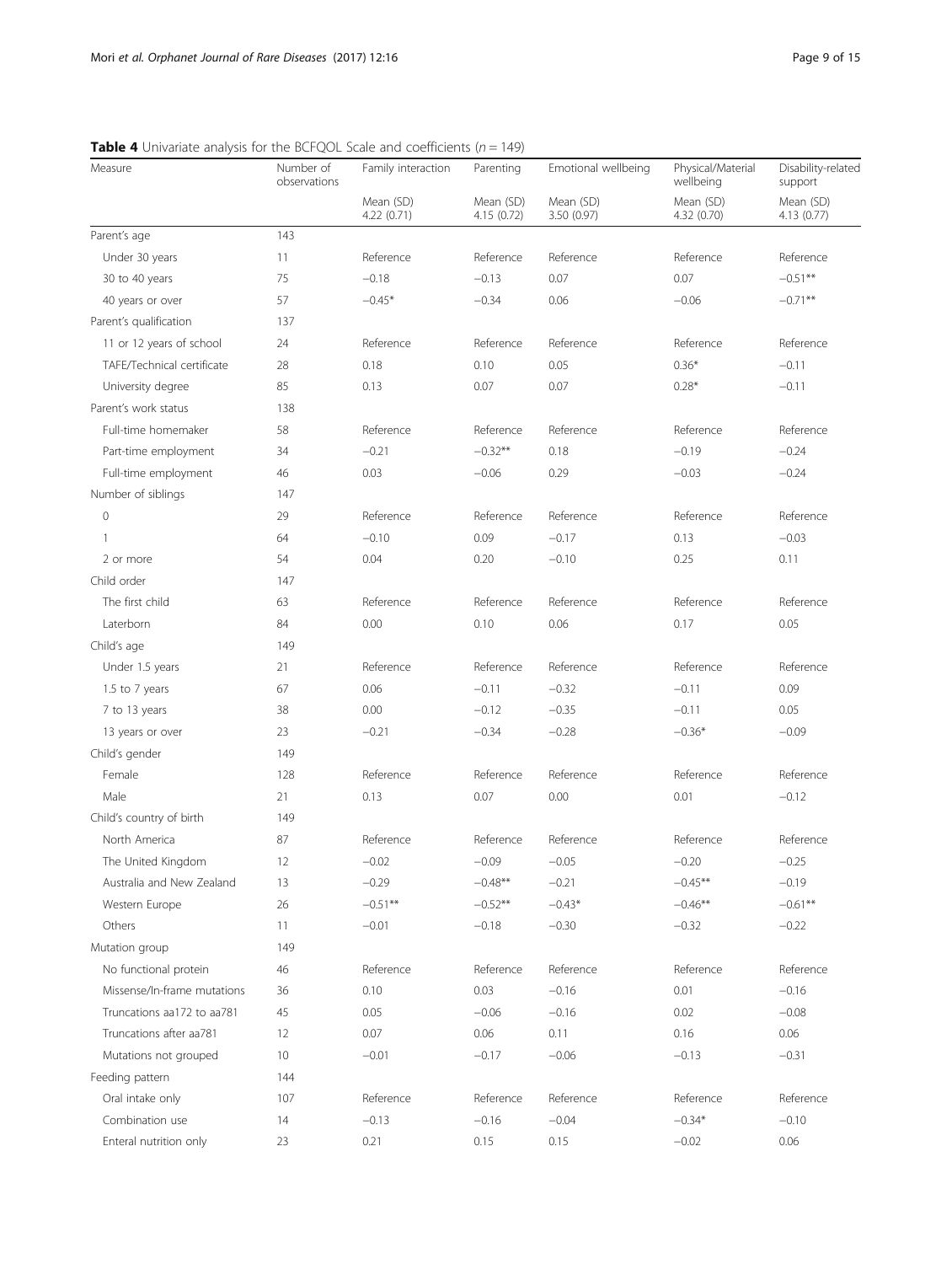| <b>Table 4</b> Univariate analysis for the BCFQOL Scale and coefficients $(n = 149)$ (Continued) |  |
|--------------------------------------------------------------------------------------------------|--|
|--------------------------------------------------------------------------------------------------|--|

| 57<br>Reference<br>Reference<br>Reference<br>Reference<br>None<br>Reference<br>$-0.22$<br>$-0.40*$<br>$-0.40**$<br>$-0.32**$<br>38<br>$-0.34***$<br>Occasional<br>22<br>0.18<br>$-0.20$<br>$-0.02$<br>$-0.14$<br>$-0.20$<br>Frequent or constant<br>123<br>Floor sitting<br>77<br>Reference<br>Reference<br>Reference<br>No assistance<br>Reference<br>Reference<br>0.07<br>0.07<br>0.29<br>$-0.04$<br>0.22<br>Some assistance<br>13<br>33<br>0.17<br>0.15<br>0.06<br>0.15<br>Maximal assistance/unable<br>0.19<br>Taking 10 steps forward<br>20<br>Reference<br>26<br>Reference<br>Reference<br>Reference<br>No assistance<br>Reference<br>0.15<br>$-0.05$<br>$-0.03$<br>$-0.07$<br>$-0.04$<br>Some assistance<br>17<br>77<br>0.16<br>0.06<br>$-0.02$<br>0.01<br>Maximal assistance/unable<br>0.01<br>Eye contact<br>139<br>No<br>Reference<br>Reference<br>71<br>Reference<br>Reference<br>Reference<br>68<br>$-0.10$<br>$-0.19$<br>$-0.09$<br>$-0.05$<br>Yes<br>$-0.11$<br>Communication<br>123<br>No/Simple method<br>Reference<br>Reference<br>Reference<br>42<br>Reference<br>Reference<br>Complex gestures/vocalisation<br>57<br>$-0.16$<br>$-0.38*$<br>$-0.16$<br>$-0.24$<br>$-0.18$<br>24<br>0.06<br>0.10<br>$-0.02$<br>0.19<br>0.18<br>Sign/Spoken language<br>Seizure frequency<br>138<br>Absent<br>Reference<br>Reference<br>Reference<br>Reference<br>Reference<br>12<br>Yearly/Monthly<br>15<br>$-0.28$<br>$-0.07$<br>$-0.25$<br>0.12<br>$-0.15$<br>Weekly<br>25<br>$-0.29$<br>$-0.03$<br>0.14<br>$-0.19$<br>$-0.03$<br>62<br>$-0.15$<br>$-0.00$<br>0.11<br>$-0.09$<br>0.09<br>1 to 5 times a day<br>At least 5 times a day<br>24<br>$-0.11$<br>0.39<br>0.22<br>0.14<br>$-0.06$<br>Sleep difficulties<br>136<br>1.00 to 1.50 $(1st$ quartile)<br>Reference<br>Reference<br>34<br>Reference<br>Reference<br>Reference<br>1.50 to 1.81 $(2^{nd}$ quartile)<br>$-0.24$<br>$-0.42*$<br>$-0.33**$<br>$-0.37**$<br>37<br>$-0.23$<br>1.81 to 2.17 $(3rd$ quartile)<br>32<br>$-0.19$<br>$-0.20$<br>$-0.34$<br>$-0.07$<br>$-0.14$<br>2.17 to 5.00 $(4th$ quartile)<br>33<br>$-0.34*$<br>$-0.34*$<br>$-0.57**$<br>$-0.41**$<br>$-0.39**$<br>Hospitalisation rate<br>139<br>0 to 0.38 $(1st$ quartile)<br>31<br>Reference<br>Reference<br>Reference<br>Reference<br>Reference<br>0.38 to 0.86 $(2^{nd}$ quartile)<br>36<br>0.19<br>0.13<br>0.15<br>0.25<br>0.17<br>0.86 to 2.14 $(3rd$ quartile)<br>35<br>$-0.09$<br>$-0.07$<br>0.01<br>$-0.42$<br>0.15<br>2.14 to 13.70 $(4^{th}$ quartile)<br>$0.35***$<br>37<br>0.20<br>0.06<br>0.07<br>0.16<br>Respite care<br>140<br>None<br>37<br>Reference<br>Reference<br>Reference<br>Reference<br>Reference<br>$-0.27$<br>Formal only<br>21<br>$-0.18$<br>$-0.56***$<br>$-0.16$<br>$-0.15$<br>$-0.12$<br>$-0.27*$<br>Informal only<br>35<br>$-0.19$<br>$-0.37$<br>$-0.31*$<br>$-0.50**$<br>$-0.35***$<br>$-0.24$<br>$-0.44***$<br>Both formal and informal<br>47<br>$-0.34**$<br>Financial difficulty<br>137<br>No<br>76<br>Reference<br>Reference<br>Reference<br>Reference<br>Reference<br>$-0.57**$<br>$-0.22*$<br>0.03<br>$-0.09$<br>$-0.09$<br>Yes<br>61 | Dietary concerns | 117 |  |  |  |
|------------------------------------------------------------------------------------------------------------------------------------------------------------------------------------------------------------------------------------------------------------------------------------------------------------------------------------------------------------------------------------------------------------------------------------------------------------------------------------------------------------------------------------------------------------------------------------------------------------------------------------------------------------------------------------------------------------------------------------------------------------------------------------------------------------------------------------------------------------------------------------------------------------------------------------------------------------------------------------------------------------------------------------------------------------------------------------------------------------------------------------------------------------------------------------------------------------------------------------------------------------------------------------------------------------------------------------------------------------------------------------------------------------------------------------------------------------------------------------------------------------------------------------------------------------------------------------------------------------------------------------------------------------------------------------------------------------------------------------------------------------------------------------------------------------------------------------------------------------------------------------------------------------------------------------------------------------------------------------------------------------------------------------------------------------------------------------------------------------------------------------------------------------------------------------------------------------------------------------------------------------------------------------------------------------------------------------------------------------------------------------------------------------------------------------------------------------------------------------------------------------------------------------------------------------------------------------------------------------------------------------------------------------------------------------------------------------------------------------------------------------------------------------------------------------------------------------------------------------------------------------------------------------------------------------------------------------------------------------------------------------------------------------------------------------------------------------------------------------|------------------|-----|--|--|--|
|                                                                                                                                                                                                                                                                                                                                                                                                                                                                                                                                                                                                                                                                                                                                                                                                                                                                                                                                                                                                                                                                                                                                                                                                                                                                                                                                                                                                                                                                                                                                                                                                                                                                                                                                                                                                                                                                                                                                                                                                                                                                                                                                                                                                                                                                                                                                                                                                                                                                                                                                                                                                                                                                                                                                                                                                                                                                                                                                                                                                                                                                                                            |                  |     |  |  |  |
|                                                                                                                                                                                                                                                                                                                                                                                                                                                                                                                                                                                                                                                                                                                                                                                                                                                                                                                                                                                                                                                                                                                                                                                                                                                                                                                                                                                                                                                                                                                                                                                                                                                                                                                                                                                                                                                                                                                                                                                                                                                                                                                                                                                                                                                                                                                                                                                                                                                                                                                                                                                                                                                                                                                                                                                                                                                                                                                                                                                                                                                                                                            |                  |     |  |  |  |
|                                                                                                                                                                                                                                                                                                                                                                                                                                                                                                                                                                                                                                                                                                                                                                                                                                                                                                                                                                                                                                                                                                                                                                                                                                                                                                                                                                                                                                                                                                                                                                                                                                                                                                                                                                                                                                                                                                                                                                                                                                                                                                                                                                                                                                                                                                                                                                                                                                                                                                                                                                                                                                                                                                                                                                                                                                                                                                                                                                                                                                                                                                            |                  |     |  |  |  |
|                                                                                                                                                                                                                                                                                                                                                                                                                                                                                                                                                                                                                                                                                                                                                                                                                                                                                                                                                                                                                                                                                                                                                                                                                                                                                                                                                                                                                                                                                                                                                                                                                                                                                                                                                                                                                                                                                                                                                                                                                                                                                                                                                                                                                                                                                                                                                                                                                                                                                                                                                                                                                                                                                                                                                                                                                                                                                                                                                                                                                                                                                                            |                  |     |  |  |  |
|                                                                                                                                                                                                                                                                                                                                                                                                                                                                                                                                                                                                                                                                                                                                                                                                                                                                                                                                                                                                                                                                                                                                                                                                                                                                                                                                                                                                                                                                                                                                                                                                                                                                                                                                                                                                                                                                                                                                                                                                                                                                                                                                                                                                                                                                                                                                                                                                                                                                                                                                                                                                                                                                                                                                                                                                                                                                                                                                                                                                                                                                                                            |                  |     |  |  |  |
|                                                                                                                                                                                                                                                                                                                                                                                                                                                                                                                                                                                                                                                                                                                                                                                                                                                                                                                                                                                                                                                                                                                                                                                                                                                                                                                                                                                                                                                                                                                                                                                                                                                                                                                                                                                                                                                                                                                                                                                                                                                                                                                                                                                                                                                                                                                                                                                                                                                                                                                                                                                                                                                                                                                                                                                                                                                                                                                                                                                                                                                                                                            |                  |     |  |  |  |
|                                                                                                                                                                                                                                                                                                                                                                                                                                                                                                                                                                                                                                                                                                                                                                                                                                                                                                                                                                                                                                                                                                                                                                                                                                                                                                                                                                                                                                                                                                                                                                                                                                                                                                                                                                                                                                                                                                                                                                                                                                                                                                                                                                                                                                                                                                                                                                                                                                                                                                                                                                                                                                                                                                                                                                                                                                                                                                                                                                                                                                                                                                            |                  |     |  |  |  |
|                                                                                                                                                                                                                                                                                                                                                                                                                                                                                                                                                                                                                                                                                                                                                                                                                                                                                                                                                                                                                                                                                                                                                                                                                                                                                                                                                                                                                                                                                                                                                                                                                                                                                                                                                                                                                                                                                                                                                                                                                                                                                                                                                                                                                                                                                                                                                                                                                                                                                                                                                                                                                                                                                                                                                                                                                                                                                                                                                                                                                                                                                                            |                  |     |  |  |  |
|                                                                                                                                                                                                                                                                                                                                                                                                                                                                                                                                                                                                                                                                                                                                                                                                                                                                                                                                                                                                                                                                                                                                                                                                                                                                                                                                                                                                                                                                                                                                                                                                                                                                                                                                                                                                                                                                                                                                                                                                                                                                                                                                                                                                                                                                                                                                                                                                                                                                                                                                                                                                                                                                                                                                                                                                                                                                                                                                                                                                                                                                                                            |                  |     |  |  |  |
|                                                                                                                                                                                                                                                                                                                                                                                                                                                                                                                                                                                                                                                                                                                                                                                                                                                                                                                                                                                                                                                                                                                                                                                                                                                                                                                                                                                                                                                                                                                                                                                                                                                                                                                                                                                                                                                                                                                                                                                                                                                                                                                                                                                                                                                                                                                                                                                                                                                                                                                                                                                                                                                                                                                                                                                                                                                                                                                                                                                                                                                                                                            |                  |     |  |  |  |
|                                                                                                                                                                                                                                                                                                                                                                                                                                                                                                                                                                                                                                                                                                                                                                                                                                                                                                                                                                                                                                                                                                                                                                                                                                                                                                                                                                                                                                                                                                                                                                                                                                                                                                                                                                                                                                                                                                                                                                                                                                                                                                                                                                                                                                                                                                                                                                                                                                                                                                                                                                                                                                                                                                                                                                                                                                                                                                                                                                                                                                                                                                            |                  |     |  |  |  |
|                                                                                                                                                                                                                                                                                                                                                                                                                                                                                                                                                                                                                                                                                                                                                                                                                                                                                                                                                                                                                                                                                                                                                                                                                                                                                                                                                                                                                                                                                                                                                                                                                                                                                                                                                                                                                                                                                                                                                                                                                                                                                                                                                                                                                                                                                                                                                                                                                                                                                                                                                                                                                                                                                                                                                                                                                                                                                                                                                                                                                                                                                                            |                  |     |  |  |  |
|                                                                                                                                                                                                                                                                                                                                                                                                                                                                                                                                                                                                                                                                                                                                                                                                                                                                                                                                                                                                                                                                                                                                                                                                                                                                                                                                                                                                                                                                                                                                                                                                                                                                                                                                                                                                                                                                                                                                                                                                                                                                                                                                                                                                                                                                                                                                                                                                                                                                                                                                                                                                                                                                                                                                                                                                                                                                                                                                                                                                                                                                                                            |                  |     |  |  |  |
|                                                                                                                                                                                                                                                                                                                                                                                                                                                                                                                                                                                                                                                                                                                                                                                                                                                                                                                                                                                                                                                                                                                                                                                                                                                                                                                                                                                                                                                                                                                                                                                                                                                                                                                                                                                                                                                                                                                                                                                                                                                                                                                                                                                                                                                                                                                                                                                                                                                                                                                                                                                                                                                                                                                                                                                                                                                                                                                                                                                                                                                                                                            |                  |     |  |  |  |
|                                                                                                                                                                                                                                                                                                                                                                                                                                                                                                                                                                                                                                                                                                                                                                                                                                                                                                                                                                                                                                                                                                                                                                                                                                                                                                                                                                                                                                                                                                                                                                                                                                                                                                                                                                                                                                                                                                                                                                                                                                                                                                                                                                                                                                                                                                                                                                                                                                                                                                                                                                                                                                                                                                                                                                                                                                                                                                                                                                                                                                                                                                            |                  |     |  |  |  |
|                                                                                                                                                                                                                                                                                                                                                                                                                                                                                                                                                                                                                                                                                                                                                                                                                                                                                                                                                                                                                                                                                                                                                                                                                                                                                                                                                                                                                                                                                                                                                                                                                                                                                                                                                                                                                                                                                                                                                                                                                                                                                                                                                                                                                                                                                                                                                                                                                                                                                                                                                                                                                                                                                                                                                                                                                                                                                                                                                                                                                                                                                                            |                  |     |  |  |  |
|                                                                                                                                                                                                                                                                                                                                                                                                                                                                                                                                                                                                                                                                                                                                                                                                                                                                                                                                                                                                                                                                                                                                                                                                                                                                                                                                                                                                                                                                                                                                                                                                                                                                                                                                                                                                                                                                                                                                                                                                                                                                                                                                                                                                                                                                                                                                                                                                                                                                                                                                                                                                                                                                                                                                                                                                                                                                                                                                                                                                                                                                                                            |                  |     |  |  |  |
|                                                                                                                                                                                                                                                                                                                                                                                                                                                                                                                                                                                                                                                                                                                                                                                                                                                                                                                                                                                                                                                                                                                                                                                                                                                                                                                                                                                                                                                                                                                                                                                                                                                                                                                                                                                                                                                                                                                                                                                                                                                                                                                                                                                                                                                                                                                                                                                                                                                                                                                                                                                                                                                                                                                                                                                                                                                                                                                                                                                                                                                                                                            |                  |     |  |  |  |
|                                                                                                                                                                                                                                                                                                                                                                                                                                                                                                                                                                                                                                                                                                                                                                                                                                                                                                                                                                                                                                                                                                                                                                                                                                                                                                                                                                                                                                                                                                                                                                                                                                                                                                                                                                                                                                                                                                                                                                                                                                                                                                                                                                                                                                                                                                                                                                                                                                                                                                                                                                                                                                                                                                                                                                                                                                                                                                                                                                                                                                                                                                            |                  |     |  |  |  |
|                                                                                                                                                                                                                                                                                                                                                                                                                                                                                                                                                                                                                                                                                                                                                                                                                                                                                                                                                                                                                                                                                                                                                                                                                                                                                                                                                                                                                                                                                                                                                                                                                                                                                                                                                                                                                                                                                                                                                                                                                                                                                                                                                                                                                                                                                                                                                                                                                                                                                                                                                                                                                                                                                                                                                                                                                                                                                                                                                                                                                                                                                                            |                  |     |  |  |  |
|                                                                                                                                                                                                                                                                                                                                                                                                                                                                                                                                                                                                                                                                                                                                                                                                                                                                                                                                                                                                                                                                                                                                                                                                                                                                                                                                                                                                                                                                                                                                                                                                                                                                                                                                                                                                                                                                                                                                                                                                                                                                                                                                                                                                                                                                                                                                                                                                                                                                                                                                                                                                                                                                                                                                                                                                                                                                                                                                                                                                                                                                                                            |                  |     |  |  |  |
|                                                                                                                                                                                                                                                                                                                                                                                                                                                                                                                                                                                                                                                                                                                                                                                                                                                                                                                                                                                                                                                                                                                                                                                                                                                                                                                                                                                                                                                                                                                                                                                                                                                                                                                                                                                                                                                                                                                                                                                                                                                                                                                                                                                                                                                                                                                                                                                                                                                                                                                                                                                                                                                                                                                                                                                                                                                                                                                                                                                                                                                                                                            |                  |     |  |  |  |
|                                                                                                                                                                                                                                                                                                                                                                                                                                                                                                                                                                                                                                                                                                                                                                                                                                                                                                                                                                                                                                                                                                                                                                                                                                                                                                                                                                                                                                                                                                                                                                                                                                                                                                                                                                                                                                                                                                                                                                                                                                                                                                                                                                                                                                                                                                                                                                                                                                                                                                                                                                                                                                                                                                                                                                                                                                                                                                                                                                                                                                                                                                            |                  |     |  |  |  |
|                                                                                                                                                                                                                                                                                                                                                                                                                                                                                                                                                                                                                                                                                                                                                                                                                                                                                                                                                                                                                                                                                                                                                                                                                                                                                                                                                                                                                                                                                                                                                                                                                                                                                                                                                                                                                                                                                                                                                                                                                                                                                                                                                                                                                                                                                                                                                                                                                                                                                                                                                                                                                                                                                                                                                                                                                                                                                                                                                                                                                                                                                                            |                  |     |  |  |  |
|                                                                                                                                                                                                                                                                                                                                                                                                                                                                                                                                                                                                                                                                                                                                                                                                                                                                                                                                                                                                                                                                                                                                                                                                                                                                                                                                                                                                                                                                                                                                                                                                                                                                                                                                                                                                                                                                                                                                                                                                                                                                                                                                                                                                                                                                                                                                                                                                                                                                                                                                                                                                                                                                                                                                                                                                                                                                                                                                                                                                                                                                                                            |                  |     |  |  |  |
|                                                                                                                                                                                                                                                                                                                                                                                                                                                                                                                                                                                                                                                                                                                                                                                                                                                                                                                                                                                                                                                                                                                                                                                                                                                                                                                                                                                                                                                                                                                                                                                                                                                                                                                                                                                                                                                                                                                                                                                                                                                                                                                                                                                                                                                                                                                                                                                                                                                                                                                                                                                                                                                                                                                                                                                                                                                                                                                                                                                                                                                                                                            |                  |     |  |  |  |
|                                                                                                                                                                                                                                                                                                                                                                                                                                                                                                                                                                                                                                                                                                                                                                                                                                                                                                                                                                                                                                                                                                                                                                                                                                                                                                                                                                                                                                                                                                                                                                                                                                                                                                                                                                                                                                                                                                                                                                                                                                                                                                                                                                                                                                                                                                                                                                                                                                                                                                                                                                                                                                                                                                                                                                                                                                                                                                                                                                                                                                                                                                            |                  |     |  |  |  |
|                                                                                                                                                                                                                                                                                                                                                                                                                                                                                                                                                                                                                                                                                                                                                                                                                                                                                                                                                                                                                                                                                                                                                                                                                                                                                                                                                                                                                                                                                                                                                                                                                                                                                                                                                                                                                                                                                                                                                                                                                                                                                                                                                                                                                                                                                                                                                                                                                                                                                                                                                                                                                                                                                                                                                                                                                                                                                                                                                                                                                                                                                                            |                  |     |  |  |  |
|                                                                                                                                                                                                                                                                                                                                                                                                                                                                                                                                                                                                                                                                                                                                                                                                                                                                                                                                                                                                                                                                                                                                                                                                                                                                                                                                                                                                                                                                                                                                                                                                                                                                                                                                                                                                                                                                                                                                                                                                                                                                                                                                                                                                                                                                                                                                                                                                                                                                                                                                                                                                                                                                                                                                                                                                                                                                                                                                                                                                                                                                                                            |                  |     |  |  |  |
|                                                                                                                                                                                                                                                                                                                                                                                                                                                                                                                                                                                                                                                                                                                                                                                                                                                                                                                                                                                                                                                                                                                                                                                                                                                                                                                                                                                                                                                                                                                                                                                                                                                                                                                                                                                                                                                                                                                                                                                                                                                                                                                                                                                                                                                                                                                                                                                                                                                                                                                                                                                                                                                                                                                                                                                                                                                                                                                                                                                                                                                                                                            |                  |     |  |  |  |
|                                                                                                                                                                                                                                                                                                                                                                                                                                                                                                                                                                                                                                                                                                                                                                                                                                                                                                                                                                                                                                                                                                                                                                                                                                                                                                                                                                                                                                                                                                                                                                                                                                                                                                                                                                                                                                                                                                                                                                                                                                                                                                                                                                                                                                                                                                                                                                                                                                                                                                                                                                                                                                                                                                                                                                                                                                                                                                                                                                                                                                                                                                            |                  |     |  |  |  |
|                                                                                                                                                                                                                                                                                                                                                                                                                                                                                                                                                                                                                                                                                                                                                                                                                                                                                                                                                                                                                                                                                                                                                                                                                                                                                                                                                                                                                                                                                                                                                                                                                                                                                                                                                                                                                                                                                                                                                                                                                                                                                                                                                                                                                                                                                                                                                                                                                                                                                                                                                                                                                                                                                                                                                                                                                                                                                                                                                                                                                                                                                                            |                  |     |  |  |  |
|                                                                                                                                                                                                                                                                                                                                                                                                                                                                                                                                                                                                                                                                                                                                                                                                                                                                                                                                                                                                                                                                                                                                                                                                                                                                                                                                                                                                                                                                                                                                                                                                                                                                                                                                                                                                                                                                                                                                                                                                                                                                                                                                                                                                                                                                                                                                                                                                                                                                                                                                                                                                                                                                                                                                                                                                                                                                                                                                                                                                                                                                                                            |                  |     |  |  |  |
|                                                                                                                                                                                                                                                                                                                                                                                                                                                                                                                                                                                                                                                                                                                                                                                                                                                                                                                                                                                                                                                                                                                                                                                                                                                                                                                                                                                                                                                                                                                                                                                                                                                                                                                                                                                                                                                                                                                                                                                                                                                                                                                                                                                                                                                                                                                                                                                                                                                                                                                                                                                                                                                                                                                                                                                                                                                                                                                                                                                                                                                                                                            |                  |     |  |  |  |
|                                                                                                                                                                                                                                                                                                                                                                                                                                                                                                                                                                                                                                                                                                                                                                                                                                                                                                                                                                                                                                                                                                                                                                                                                                                                                                                                                                                                                                                                                                                                                                                                                                                                                                                                                                                                                                                                                                                                                                                                                                                                                                                                                                                                                                                                                                                                                                                                                                                                                                                                                                                                                                                                                                                                                                                                                                                                                                                                                                                                                                                                                                            |                  |     |  |  |  |
|                                                                                                                                                                                                                                                                                                                                                                                                                                                                                                                                                                                                                                                                                                                                                                                                                                                                                                                                                                                                                                                                                                                                                                                                                                                                                                                                                                                                                                                                                                                                                                                                                                                                                                                                                                                                                                                                                                                                                                                                                                                                                                                                                                                                                                                                                                                                                                                                                                                                                                                                                                                                                                                                                                                                                                                                                                                                                                                                                                                                                                                                                                            |                  |     |  |  |  |
|                                                                                                                                                                                                                                                                                                                                                                                                                                                                                                                                                                                                                                                                                                                                                                                                                                                                                                                                                                                                                                                                                                                                                                                                                                                                                                                                                                                                                                                                                                                                                                                                                                                                                                                                                                                                                                                                                                                                                                                                                                                                                                                                                                                                                                                                                                                                                                                                                                                                                                                                                                                                                                                                                                                                                                                                                                                                                                                                                                                                                                                                                                            |                  |     |  |  |  |
|                                                                                                                                                                                                                                                                                                                                                                                                                                                                                                                                                                                                                                                                                                                                                                                                                                                                                                                                                                                                                                                                                                                                                                                                                                                                                                                                                                                                                                                                                                                                                                                                                                                                                                                                                                                                                                                                                                                                                                                                                                                                                                                                                                                                                                                                                                                                                                                                                                                                                                                                                                                                                                                                                                                                                                                                                                                                                                                                                                                                                                                                                                            |                  |     |  |  |  |
|                                                                                                                                                                                                                                                                                                                                                                                                                                                                                                                                                                                                                                                                                                                                                                                                                                                                                                                                                                                                                                                                                                                                                                                                                                                                                                                                                                                                                                                                                                                                                                                                                                                                                                                                                                                                                                                                                                                                                                                                                                                                                                                                                                                                                                                                                                                                                                                                                                                                                                                                                                                                                                                                                                                                                                                                                                                                                                                                                                                                                                                                                                            |                  |     |  |  |  |
|                                                                                                                                                                                                                                                                                                                                                                                                                                                                                                                                                                                                                                                                                                                                                                                                                                                                                                                                                                                                                                                                                                                                                                                                                                                                                                                                                                                                                                                                                                                                                                                                                                                                                                                                                                                                                                                                                                                                                                                                                                                                                                                                                                                                                                                                                                                                                                                                                                                                                                                                                                                                                                                                                                                                                                                                                                                                                                                                                                                                                                                                                                            |                  |     |  |  |  |
|                                                                                                                                                                                                                                                                                                                                                                                                                                                                                                                                                                                                                                                                                                                                                                                                                                                                                                                                                                                                                                                                                                                                                                                                                                                                                                                                                                                                                                                                                                                                                                                                                                                                                                                                                                                                                                                                                                                                                                                                                                                                                                                                                                                                                                                                                                                                                                                                                                                                                                                                                                                                                                                                                                                                                                                                                                                                                                                                                                                                                                                                                                            |                  |     |  |  |  |
|                                                                                                                                                                                                                                                                                                                                                                                                                                                                                                                                                                                                                                                                                                                                                                                                                                                                                                                                                                                                                                                                                                                                                                                                                                                                                                                                                                                                                                                                                                                                                                                                                                                                                                                                                                                                                                                                                                                                                                                                                                                                                                                                                                                                                                                                                                                                                                                                                                                                                                                                                                                                                                                                                                                                                                                                                                                                                                                                                                                                                                                                                                            |                  |     |  |  |  |

 $**p* < 0.10***p* < 0.05$ 

across subscales. Use of respite services was associated adversely with every subscale, with lower BCFQOL scores in family interaction, parenting, emotional wellbeing,

physical/material wellbeing and disability-related support observed for those who had received both forms of the services compared to non-users (coefficient = −0.50,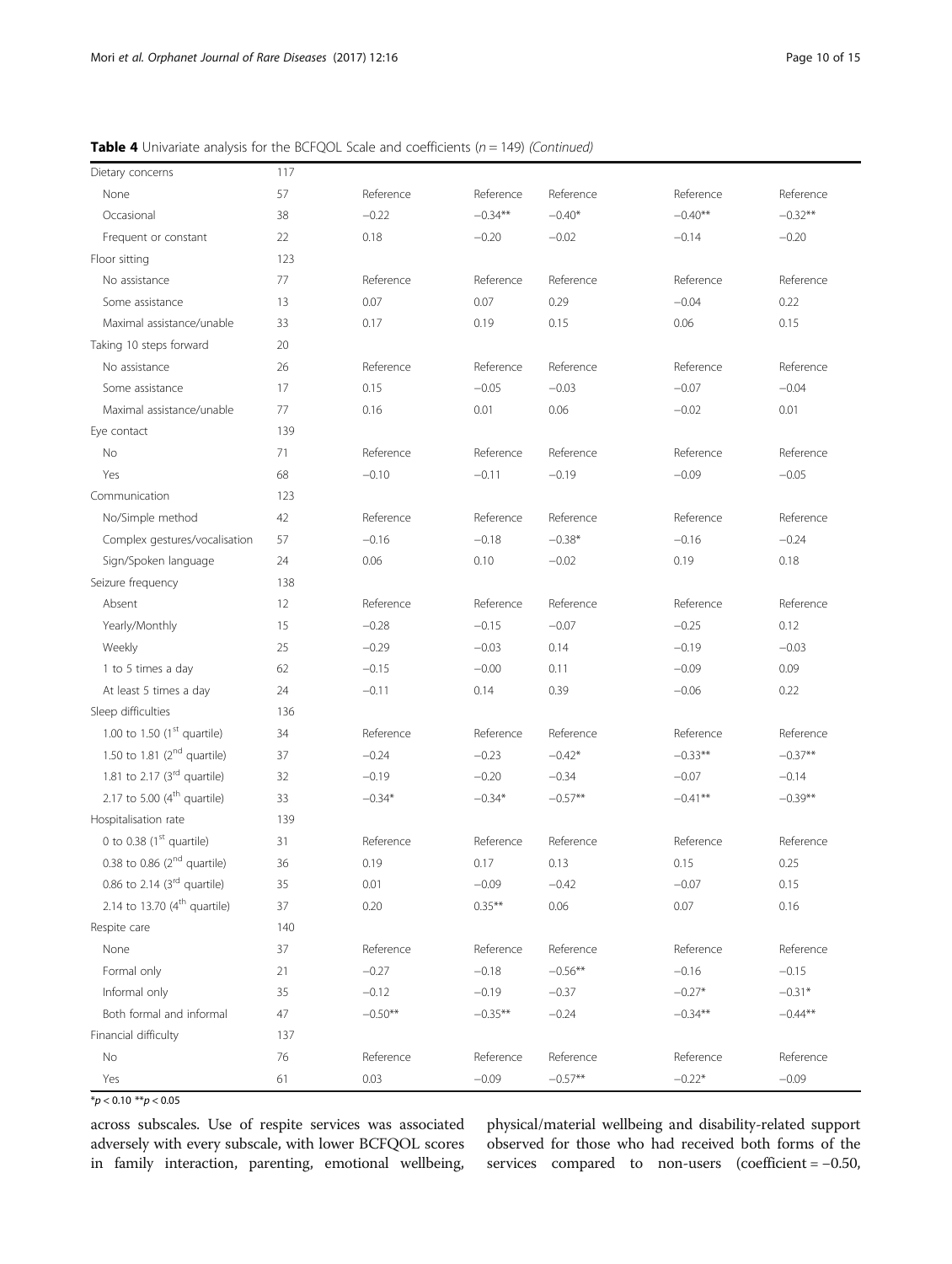−0.35, −0.24, −0.34 and −0.44; p = 0.001, 0.028, 0.268, 0.027 and 0.011, respectively). There was a negative correlation with the SDSC scores such that the families of the children with the greatest sleep difficulties had the lowest scores with all BCFQOL subscales, with the coefficients of −0.34 for family interaction, −0.34 for parenting, −0.57 for emotional wellbeing, −0.41 for physical/material wellbeing and −0.39 for disability-related support compared to the least sleep disturbances ( $p = 0.054$ , 0.057, 0.020, 0.015 and 0.040, respectively). Mothers aged 40 years or more reported considerably poorer quality of disability-related support, family interaction and parenting, compared with those aged under 30 years (coefficients =  $-0.71$ ,  $-0.45$  and  $-0.34$ ;  $p = 0.005$ , 0.056 and 0.159, respectively). The multivariate model identified that those with the most extensive utilisation of respite care had the poorest family quality of life with emotional wellbeing subscale scores being the lowest for those who used formal respite care in comparison with those who had never received such services (Table [5](#page-11-0)). Particularly, the effects on family interaction, emotional wellbeing, physical/material wellbeing and disability-related support were considerable (coefficients = −0.39, −0.36, −0.32 and −0.39; p = 0.027, 0.127, 0.048 and 0.044, respectively). The impact of child's sleep difficulty was attenuated after adjusting for PCS and MCS scores.

# **Discussion**

Caregivers of children with the CDKL5 disorder experienced considerable emotional burden. Despite better physical wellbeing, emotional wellbeing (MCS 41.9, SD 11.6) was compromised in comparison with the US female norms and was poorer than has been demonstrated in Australian research in both Rett syndrome [\[12](#page-13-0)] (MCS 42.4, SD 10.2) and Down syndrome [[11\]](#page-13-0) (MCS 45.2, SD 10.6). In contrast, a large proportion of mothers in the international CDKL5 disorder sample were from the US, and generally younger than those in the Australian studies [[11, 12\]](#page-13-0), factors which may also have some bearing on the findings.

Emotional wellbeing of primary care givers was particularly poor when the child was an only child, the child's co-occurring sleep disturbances were severe, and the family had faced financial hardships to meet the child's healthcare needs. These associations are broadly consistent with findings of most previous research. Poor maternal sleep quality, often a sequela of child's sleep disturbances, has been shown to be an important predictor of depression in mothers of children with developmental disabilities, mostly autism spectrum disorder [[23](#page-13-0)–[27\]](#page-13-0) or cerebral palsy [\[28](#page-13-0)]. Moreover, a similar relationship to that we identified with financial hardship was demonstrated in a Canadian study involving mothers with a child with a developmental disability [[29](#page-13-0)].

Our study reveals some unique findings. Firstly, mental health was least impaired in mothers caring for a child who was totally tube fed, whereas this was the group with the poorest physical health. The literature has shown variability in parent's experiences for those with a child with a disability after the child's gastrostomy placement, although enhancement in nutritional status has been reported [[30](#page-13-0)–[33\]](#page-13-0). Parents have reported less burden of care at mealtimes, reduced stress that their child is inadequately nourished, and relief that medications are consistently delivered, consequently improving their emotional wellbeing [[30](#page-13-0)–[34\]](#page-13-0). In a previous study with primary caregivers of a child with Rett syndrome we found that there was general satisfaction with outcomes following gastrostomy insertion [\[30](#page-13-0)]. This was related to improved well-being and nutritional status of the child and for the parent reduced care demands and less concern about feeding and the delivery of medication [\[30](#page-13-0)]. In this study of the CDKL5 disorder, it is likely that some children may have had the gastrostomy placement in order to facilitate the provision of a ketogenic diet [\[35](#page-13-0)], which might have helped control seizures and in turn ease emotional burden of care for the parents. Although primary caregiver's physical health was not adversely affected by gastrostomy placement in those with a child with cerebral palsy [[36\]](#page-13-0), increased demands or excessive weight gain of the child could be contributing to mothers' physical burden in our study. Thus some deterioration in caregiver physical health may accompany better emotional health, which has been a consequence of less mealtime stress and improved child well-being.

Secondly, while a slight improvement in physical wellbeing was demonstrated, respite care use did not have a positive impact on the mental health of the primary caregivers. Furthermore, families who had utilised these services were less satisfied with every aspect of their family quality of life compared with non-users. Despite contrasting findings from a systematic review [\[37\]](#page-13-0), individual studies have shown that service utilisation either had no positive effect [\[29\]](#page-13-0) or was negatively associated with carer's emotional health [[38](#page-13-0), [39\]](#page-13-0). Our longitudinal study involving families with a child with Rett syndrome found that respite care use did not improve parental emotional health and was associated with worse physical health over two years of follow-up [\[40\]](#page-13-0). Furthermore, in other research increased family needs for support have been reported to be associated with poorer family quality of life [[41](#page-13-0)]. Our findings might suggest that needs for respite care are not being met for some families and that the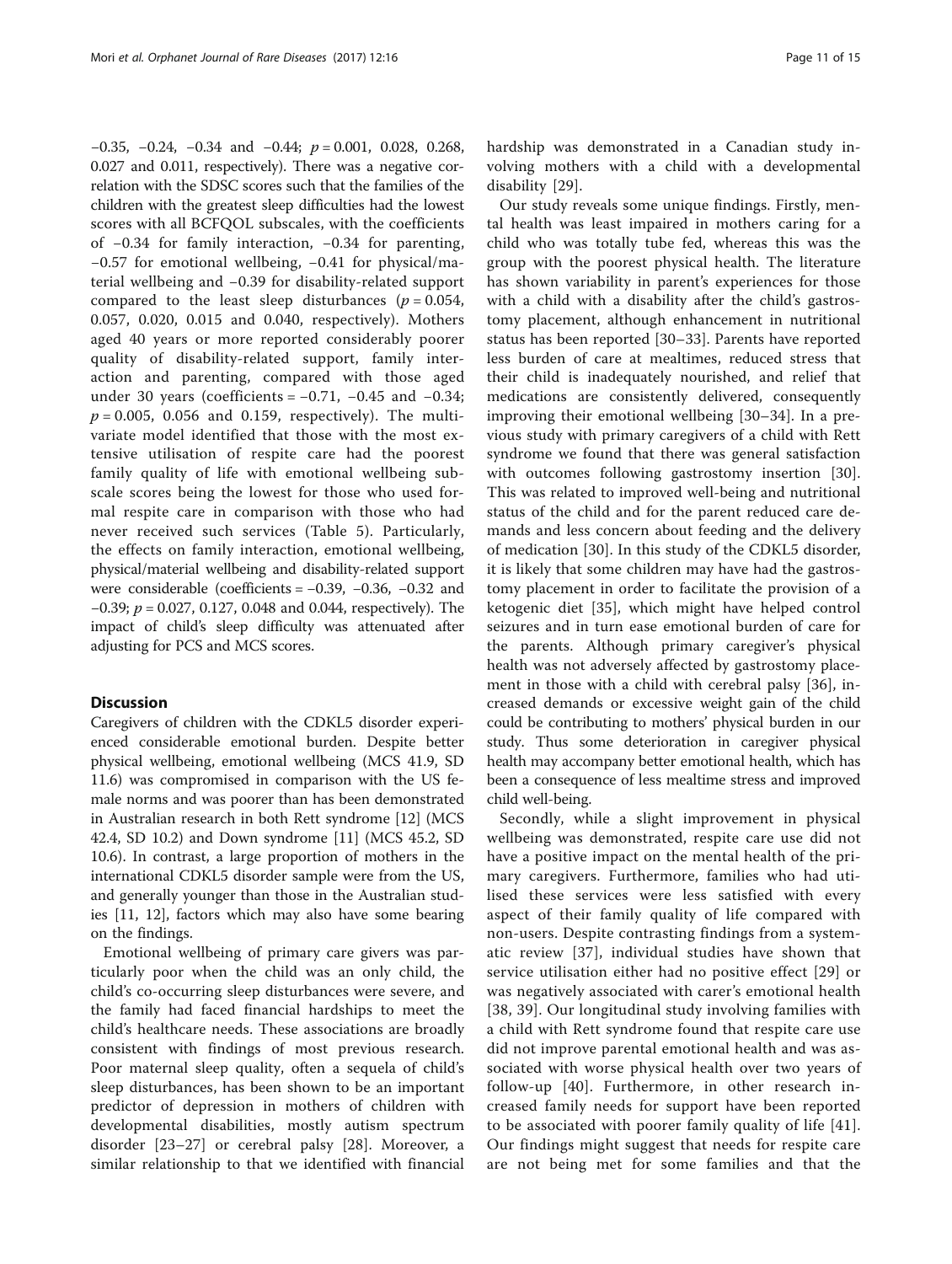| Measure                 |                                   | Family interaction | Parenting | Emotional<br>wellbeing | Physical/Material<br>wellbeing | Disability-related<br>support |
|-------------------------|-----------------------------------|--------------------|-----------|------------------------|--------------------------------|-------------------------------|
| Feeding pattern         | Oral intake only                  | Reference          | Reference | Reference              | Reference                      | Reference                     |
|                         | Combination use                   | $-0.12$            | $-0.16$   | 0.13                   | $-0.16$                        | 0.13                          |
|                         | Enteral nutrition only            | 0.07               | 0.02      | $-0.06$                | $-0.03$                        | $-0.06$                       |
| Dietary concerns        | None                              | Reference          | Reference | Reference              | Reference                      | Reference                     |
|                         | Occasional                        | $-0.15$            | $-0.25$   | $-0.08$                | $-0.25$                        | $-0.19$                       |
|                         | Frequent or constant              | $-0.29$            | $-0.29$   | 0.19                   | $-0.19$                        | $-0.26$                       |
| Floor sitting           | No assistance                     | Reference          | Reference | Reference              | Reference                      | Reference                     |
|                         | Some assistance                   | $-0.02$            | 0.05      | 0.42                   | $-0.10$                        | 0.17                          |
|                         | Maximal assistance/Unable         | 0.17               | 0.16      | 0.19                   | 0.14                           | 0.20                          |
| Taking 10 steps forward | No assistance                     | Reference          | Reference | Reference              | Reference                      | Reference                     |
|                         | Some assistance                   | 0.21               | $-0.03$   | 0.13                   | 0.02                           | 0.09                          |
|                         | Maximal assistance/Unable         | 0.18               | 0.08      | 0.25                   | 0.09                           | 0.07                          |
| Eye contact             | No                                | Reference          | Reference | Reference              | Reference                      | Reference                     |
|                         | Yes                               | $-0.16$            | $-0.18$   | $-0.19$                | $-0.12$                        | $-0.05$                       |
| Communication           | No/Simple method                  | Reference          | Reference | Reference              | Reference                      | Reference                     |
|                         | Complex gestures/vocalisation     | $-0.12$            | $-0.11$   | $-0.33*$               | $-0.11$                        | $-0.15$                       |
|                         | Sign/Spoken language              | $-0.02$            | $-0.02$   | $-0.31$                | 0.03                           | 0.06                          |
| Seizure frequency       | Absent                            | Reference          | Reference | Reference              | Reference                      | Reference                     |
|                         | Yearly/Monthly                    | $-0.28$            | $-0.06$   | 0.40                   | $-0.15$                        | 0.26                          |
|                         | Weekly                            | $-0.12$            | 0.13      | $0.57*$                | $-0.05$                        | 0.26                          |
|                         | 1 to 5 times a day                | $-0.25$            | $-0.06$   | 0.13                   | $-0.06$                        | 0.18                          |
|                         | At least 5 times a day            | $-0.07$            | 0.14      | 0.53                   | 0.06                           | 0.35                          |
| Sleep difficulties      | 1.00 to 1.50 $(1st$ quartile)     | Reference          | Reference | Reference              | Reference                      | Reference                     |
|                         | 1.50 to 1.81 $(2^{nd}$ quartile)  | $-0.10$            | $-0.08$   | $-0.28$                | $-0.09$                        | $-0.28$                       |
|                         | 1.81 to 2.17 $(3rd$ quartile)     | $-0.06$            | $-0.03$   | $-0.26$                | 0.08                           | $-0.10$                       |
|                         | 2.17 to 5.00 $(4th$ quartile)     | $-0.15$            | $-0.09$   | $-0.26$                | $-0.16$                        | $-0.23$                       |
| Hospitali-sation rate   | 0 to 0.38 $(1st$ quartile)        | Reference          | Reference | Reference              | Reference                      | Reference                     |
|                         | 0.38 to 0.86 $(2^{nd}$ quartile)  | 0.14               | 0.07      | 0.09                   | $-0.01$                        | 0.21                          |
|                         | 0.86 to 2.14 $(3rd$ quartile)     | $-0.07$            | $-0.18$   | $-0.37$                | $-0.22$                        | 0.08                          |
|                         | 2.14 to 13.70 $(4^{th}$ quartile) | 0.10               | 0.24      | 0.09                   | 0.03                           | 0.13                          |
| Respite care            | None                              | Reference          | Reference | Reference              | Reference                      | Reference                     |
|                         | Formal only                       | $-0.29$            | $-0.18$   | $-0.72**$              | $-0.07$                        | $-0.01$                       |
|                         | Informal only                     | $-0.06$            | $-0.20$   | $-0.47**$              | $-0.23$                        | $-0.28$                       |
|                         | Both formal and informal          | $-0.39**$          | $-0.26$   | $-0.36$                | $-0.32**$                      | $-0.39**$                     |
| Financial difficulty    | No                                | Reference          | Reference | Reference              | Reference                      | Reference                     |
|                         | Yes                               | 0.11               | 0.04      | $-0.27$                | 0.03                           | 0.02                          |

<span id="page-11-0"></span>Table 5 Multivariate analysis for the BCFQOL Scale and coefficients<sup>#1</sup>

#1Adjusted for parent's age (a continuous variable), parent's qualification (a binary variable; university degree or lower), parent's work status, number of siblings, the first child, child's age (a continuous variable), child's country of birth (a binary variable; North America or others) and the scores of PCS and MCS (continuous variables)

 $*_{p}$  < 0.10  $*_{p}$  < 0.05

current framework for service delivery is not enhancing parental wellbeing or family quality of life. However, this issue warrants further investigation, possibly using either a longitudinal study design and/or qualitiative methods.

Thirdly, mothers in the youngest age group experienced the most impaired emotional health, possibly related to the recency of receiving their child's diagnosis, a time when they could be experiencing overwhelming fear and loneliness [\[42\]](#page-13-0). However, establishing a diagnosis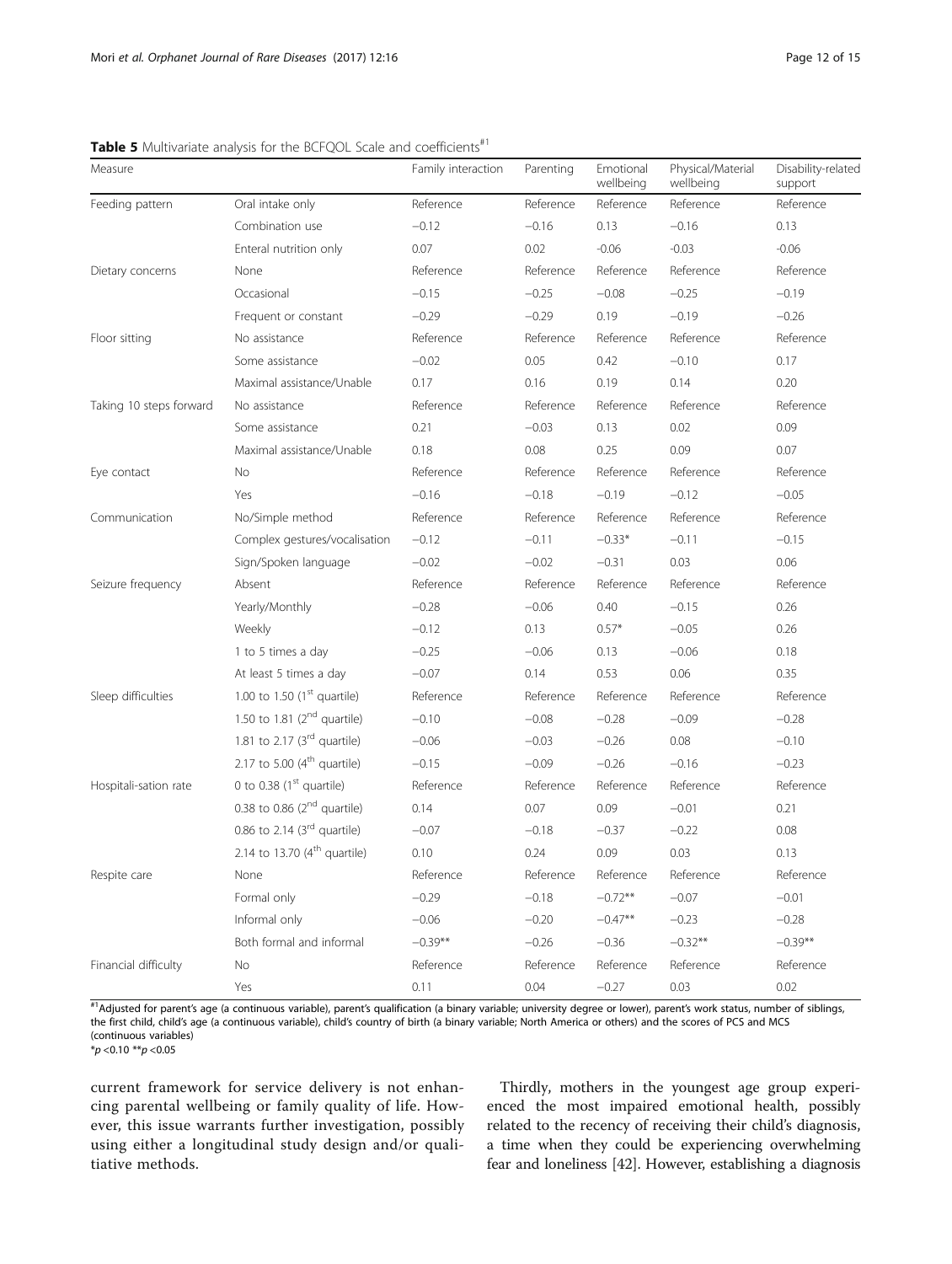is imperative so that families can clarify their child's expected life course and gain disease-specific family support [[43](#page-14-0)]. Parents of a child with intellectual disability reported their wellbeing as better when the child had received a definite diagnosis [[17\]](#page-13-0). As the CDKL5 gene testing has become available over the last decade, some of older primary caregivers in this study might have felt greatly relieved when their adult child eventually received a clear diagnosis. That said even in the general population mental health scores do improve with age [\[20\]](#page-13-0), but for those with a CDKL5-affected child, we showed that the mean MCS score was consistently poorer across all age groups.

Lastly, family quality of life was strongly mediated by primary caregiver's health status. The mother's report of family quality of life has been assessed in most studies [[16\]](#page-13-0), and mothers under stress are more likely to consider their family quality of life as poorer [\[15](#page-13-0)]. In our study, adjustment for the SF-12v2 scores indicated that child's sleep difficulty had less impact on the whole family than on the primary carer. Controlling for maternal health would be of use to verify pathways from potential predictors to family quality of life.

We were surprised that there were no strong associations between the frequency of seizures or the attainment of gross motor and communication skills and family outcomes, given the major burden of epilepsy and the severe physical and intellectual impairment in the CDKL5 disorder. Previous studies on the effect of seizure control on maternal mental health have had mixed findings although mostly undertaken in children who were otherwise healthy [[44](#page-14-0)–[48](#page-14-0)]. The marked intellectual disability and various comorbidities among children with the CDKL5 disorder may lessen the influence of seizures alone on the primary caregiver's health.

Finally, we did not find any association between the rate of hospitalisations and primary caregiver health or family quality of life. In our study, all hospitalisations experienced by the child with the CDKL5 disorder over the life course were included, whereas the outcomes related to current status. We therefore may not be able to observe any true relationships.

Our study has several limitations. First, we used a cross-sectional study design and because of the absence of longitudinal data we were restricted to the reporting of associations rather than causal relationships. Secondly, despite the growth of our international database, the ICDD is not a population-based study. Hence, while remarkable heterogeneity in the carer's physical health and family quality of life were found according to child's country of birth, it might be explained by the uneven distribution of participants as well as voluntary participation. Thirdly, we did not account for the child's age when a diagnosis was made. Time intervals from when parents first had concerns about their child to the age at diagnosis and from the age at diagnosis to the present might influence the primary caregiver's emotional wellbeing. Fourthly, family quality of life was reported solely by the primary caregiver although adjustment for the SF-12v2 scores would have helped to counteract any confounding effect.

# Conclusions

Despite its shortcomings, we believe that this study provides important insights into primary caregiver's wellbeing and family quality of life among families with a child with a severe genetic disorder, previously difficult to study because of its rarity. Child's feeding methods and sleep difficulties, and experiences of financial hardship were associated with primary caregiver's wellbeing, whereas use of respite care services was the principal correlate with family quality of life after controlling for the carer's health among families with a child with the CDKL5 disorder included in this study. To date, minimal attention has been given to families with a child living with a rare genetic disorder. Although we still acknowledge the need for further longitudinal investigation, the current research has only been possible for the CDKL5 disorder through the implementation and development of a worldwide database.

#### Abbreviations

aa: Amino acid; BCFQOL: Beach center family quality of life; CDKL5: Cyclindependent kinase-like 5; ICDD: International CDKL5 disorder database; IFCR: International foundation for CDKL5 research; MCS: Mental component summary; PCS: Physical component summary; RTT: Rett syndrome; SDSC: Sleep disturbance scale for children; SF-12v2: Short form 12 health survey version 2

#### Acknowledgements

We would like to express our deep gratitude to all the families who have participated in the International CDKL5 disorder Database. We would also like to thank the International Foundation for CDKL5 Research for funding and ongoing support. We acknowledge the work of Dr. Stephanie Fehr and the Western Sydney Genetics Program at the Children's Hospital at Westmead, Sydney for interpretation of genetic reports.

#### Funding

This study as well as management of the International CDKL5 Disorder Database was supported by the International Foundation for CDKL5 Research.

#### Availability of data and materials

The datasets analysed during the current study are not publicly available but may be available from the corresponding author on reasonable request following an application to and with approval from the local ethics committee.

#### Authors' contribution

This study was conceptualised by HL and JD both of whom participated in the organisation and execution of the study including drafting and reviewing of the manuscript. YM participated with HL and JD in the study design and organisation. YM and KW designed and executed the statistical analysis. All authors contributed to the drafting and critique of the manuscript and read and approved the final manuscript.

#### Competing interests

On behalf of all authors, the corresponding author states that there is no conflict of interest.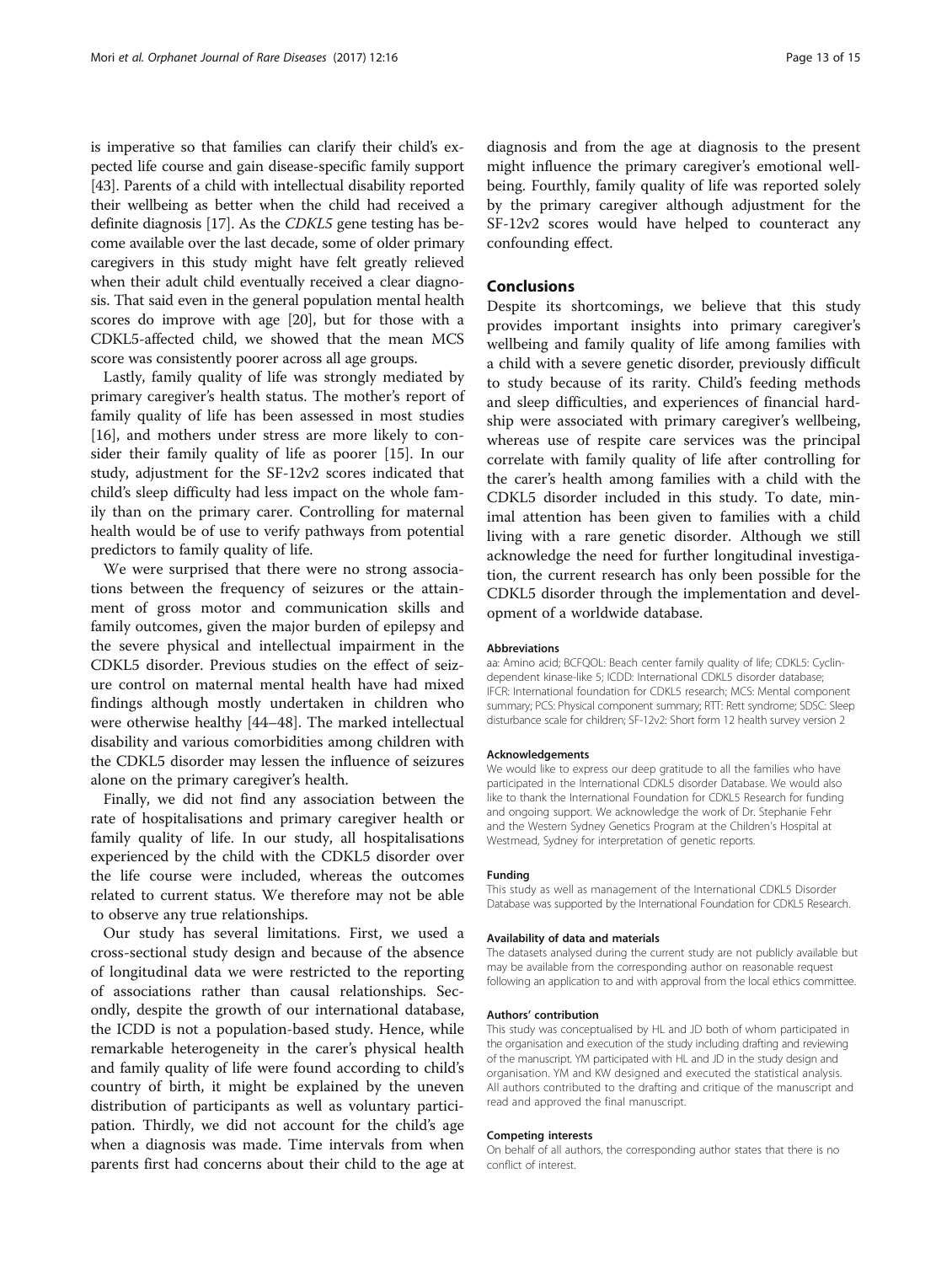### <span id="page-13-0"></span>Consent for publication

Not applicable.

#### Ethics approval and consent to participate

Ethical approval for the study was obtained from the Ethics Committee of the University of Western Australia. Consent was obtained from all participants after information on the International CDKL5 Disorder Database was fully provided by the staff member.

# Author details

<sup>1</sup>Telethon Kids Institute, The University of Western Australia, 100 Roberts Road, Subiaco, 6008 Perth, Western Australia. <sup>2</sup>School of Physiotherapy and Exercise Science, Curtin University, Perth, Western Australia.

# Received: 23 August 2016 Accepted: 27 December 2016 Published online: 19 January 2017

#### References

- 1. Weaving L, Christodoulou J, Williamson S, Friend K, McKenzie O, Archer H, et al. Mutations of CDKL5 cause a severe neurodevelopmental disorder with infantile spasms and mental retardation. Am J Hum Genet. 2004;75:1079–93.
- 2. Kalsheuer V, Tao J, Donnelly A, Hollway G, Schwinger E, Kubart S, et al. Disruption of the serine/threonine kinase 9 gene causes Dever X-linked infantile spasms and mental retardation. Am J Hum Genet. 2003;72:1401–11.
- 3. Evans J, Archer H, Colley J, Ravn K, Nielsen J, Kerr A, et al. Early onset seizures and Rett-like features associated with mutations in CDKL5. Eur J Hum Genet. 2005;13:1113–20.
- 4. Fehr S, Wilson M, Downs J, Williams S, Murgia A, Sartori S, et al. The CDKL5 disorder is an independent clinical entity associated with early-onset encephalopathy. Eur J Hum Genet. 2013;21:266–73.
- 5. Guerrini R, Parrini E. Epilepsy in Rett syndrome, and CDKL5- and FOXG1 gene-related encephalopathies. Epilepsia. 2012;53(12):2067–78.
- 6. Mangatt M, Wong K, Anderson B, Epstein A, Hodgetts S, Leonard H, et al. Prevalence and onset of comorbidities in the CDKL5 disorder differ from Rett syndrome. Orphanet J Rare Dis. 2016;11:39.
- 7. Fehr S, Wong K, Chin R, Williams S, de Klerk N, Forbes D, et al. Seizure variabiles and their relationship to genotype and functional abilities in the CDKL5 disorder. Neurology. 2016;87:2206–13.
- Fehr S, Leonard H, Ho G, Williams S, Klerk N, Forbes D, et al. There is variability in the attainment of developmental milestones in the CDKL5 disorder. J Neurodev Disord. 2015;7:2.
- Totsika V, Hastings R, Emerson E, Lancaster G, Berridge D. A populationbased investigation of behavioural and emotional problems and maternal mental stress: associations with autism spectrum disorder and intellectual disability. J Child Psychol Psychiatry. 2011;52(1):91–9.
- 10. Zablotsky B, Bradshaw C, Stuart E. The association between mental health, stress, and coping supports in mothers of children with autism spectrum disorders. J Autism Dev Disord. 2013;43:1380–93.
- 11. Bourke J, Ricciardo B, Bebbington A, Aiberti K, Jacoby P, Dyke P, et al. Physical and mental health in mothers of children with Down syndrome. J Pediatr. 2008;153:320–6.
- 12. Laurvick C, Msall M, Silburn S, Bower C, de Klerk N, Leonard H. Physical and mental health of mothers caring for a child with Rett syndrome. Pediatrics. 2006;118:e1152–64.
- 13. Cianfaglione R, Hastings R, Felce D, Clarke A, Kerr M. Psychological wellbeing of mothers and siblings in families of girls and women with Rett syndrome. J Autism Dev Disord. 2015;45:2939–46.
- 14. Tvrdik T, Mason D, Dent K, Thornton L, Hornton S, Viskochil D, et al. Stress and coping in parents of children with Prader-Willi syndrome: assessment of the impact of a structured plan of care. Am J Med Genet. 2014;167A:974–82.
- 15. Gardiner E, Iarocci G. Unhappy (and happy) in their own way: a developmental psychopathology perspective on quality of life for families living with developmental disability with and without autism. Res Dev Disabil. 2012;33:2177–92.
- 16. Zuna N, Brown I, Brown R. Family quality of life in intellectual and developmental disabilities: a support-based framework. Int J Public Health. 2014;6(2):161–84.
- 17. Tibben A. Obtaining a genetic diagnosis in a child with disability: impact on parental quality of life. Clin Genet. 2016;89:258–66.
- 18. Louise S, Fyfe S, Bebbington A, Bahi-Buisson N, Anderson A, Pineda M, et al. InterRett, a model for international data collection in a rare genetic disorder. Res Autism Spect Dis. 2009;3:639–59.
- 19. Bruni O, Ottaviano S, Guidetti V, Romoli M, Innocenzi M, Cortesi F, et al. The sleep disturbance scale for children (SDSC) construction and validation of an instrument to evaluate sleep disturbances in childhood and adolescence. J Sleep Res. 1996;5:251–61.
- 20. Ware J, Kosinski M, Turner-Bowker D, Gandek B. How to score version 2 of the SF-12 health survey (with a supplement documenting version 1). Licoln, Rhode Island: QualityMetric Incorporated; 2004.
- 21. Samuel P, Rillotta F, Brown I. Review: the development of family quality of life concepts and measures. J Intellect Disabil Res. 2012;56(1):1–16.
- 22. Hoffman L, Marquis J, Poston D, Summers J, Turnbull A. Assessing family outcomes: psychometric evaluation of the beach center family quality of life scale. J Marriage Fam. 2006;68:1069–83.
- 23. Bourke-Taylor H, Pallant J, Law M, Howie L. Predicting mental health among mothers of school-aged children with developmental disabilities: the relative contribution of child, maternal and environmental factors. Res Dev Disabil. 2012;33:1732–40.
- 24. Lee J. Maternal stress, well-being, and impaired sleep in mothers of children with developmental disabilities: a liternature review. Res Dev Disabil. 2013;34:4255–73.
- 25. Chu J, Richdale A. Sleep quality and psychological wellbeing in mothers of children with developmental disabilities. Res Dev Disabil. 2009;30:1512–22.
- 26. Bourke-Taylor H, Pallant J, Law M, Howie L. Relationships between sleep disruptions, health and care responsibilities among mothers of school-aged children with disabilities. J Paediatr Child Health. 2013;49:775–82.
- 27. Hodge D, Hoffman C, Sweeney D, Riggs M. Relationship between children's sleep and mental health in mothers with and without autism. J Autism Dev Disord. 2013;43:956–63.
- 28. Wayte S, McCaughey E, Holley S, Annaz D, Hill C. Sleep problems in children with cerebral palsy and their relationship with maternal sleep and depression. Acta Paediatr. 2012;101:618–23.
- 29. Minnes P, Perry A, Weiss J. Predictors of distress and well-being in parents of young children with developmental delays and disabilities: the importance of parent perceptions. J Intellect Disabil Res. 2015;59(6):551–60.
- 30. Downs J, Wong K, Ravikumara M, Ellaway C, Elliot E, Christodoulou J, et al. Experience of gastrostomy using a quality care framework: the example of Rett syndrome. Medicine. 2014;93(28):e328.
- 31. Wilken M. The impact of child tube feeding on maternal emotional state and identity: a qualitative meta-analysis. J Pediatr Nurs. 2012;27:248–55.
- 32. Brotherton A, Abbott J, Aggett P. The impact of percutaneous endoscopic gastrostomy feeding in children; the parental perspective. Child Care Health Dev. 2007;33(5):539–46.
- 33. Mahant S, Jovcevska V, Cohen E. Decision-making around gastrostomyfeeding in children with neurologic disabilities. Pediatrics. 2011;127:e1471.
- 34. Nelson K, Lacombe-Duncan A, Cohen E, Nicholas D, Rosella L, Guttmann A, et al. Family experiences with feeding tubes in neurologic impairment: a systematic review. Pediatrics. 2015;136:e140–51.
- 35. Muller A, Helbig I, Jansen C, Bast T, Guerrini R, Jahn J, et al. Retrospectie evaluation of low long-term efficacy of antiepileptic drugs and ketogenic diet in 39 patients with CDKL5-related epilepsy. Eur J Paediatr Neurol. 2016;20:147–51.
- 36. Sullivan P, Juszczak E, Bachlet A, Lambert B, Vernon-Roberts A, Grant H, et al. Impact of gastrostomy tube feeding on the quality of life of cares of children with cerebral palsy. Dev Med Child Neurol. 2004;46:796–800.
- 37. Strunk J. Respite care for families of special needs children: a systematic review. J Dev Phys Disabil. 2010;22:615–30.
- 38. Sawyer M, Bittman M, Greca A, Crettenden A, Harchak T, Martin J. Time demands of caring for children with autism: what are the implications for maternal mental health? J Autism Dev Disord. 2010;40:620–8.
- 39. Carter A, Martinez-Pedraza F, Gray S. Stability and individual change in depressive symptoms among mothers raising young children with ASD: maternal and child correlates. J Clin Psychol. 2009;65(12):1270–80.
- 40. Urbanowicz A, Downs J, Bebbington A, Jacoby P, Girder S, Leonard H. Use of equipment and respite services and caregiver health among Australian families living with Rett syndrome. Res Autism Spectr Disord. 2011;5:722–32.
- 41. Boehm T, Carter E, Taylor J. Family quality of life during the transition to adulthood for individuals with intellectual difficulty and/or autism spectrum disorders. Am J Intellect Dev Disabil. 2015;120(5):395–411.
- 42. Glenn A. Using online health communication to manage chronic sorrow: mothers of children with rare diseases speak. J Pediatr Nurs. 2015;30:17–24.